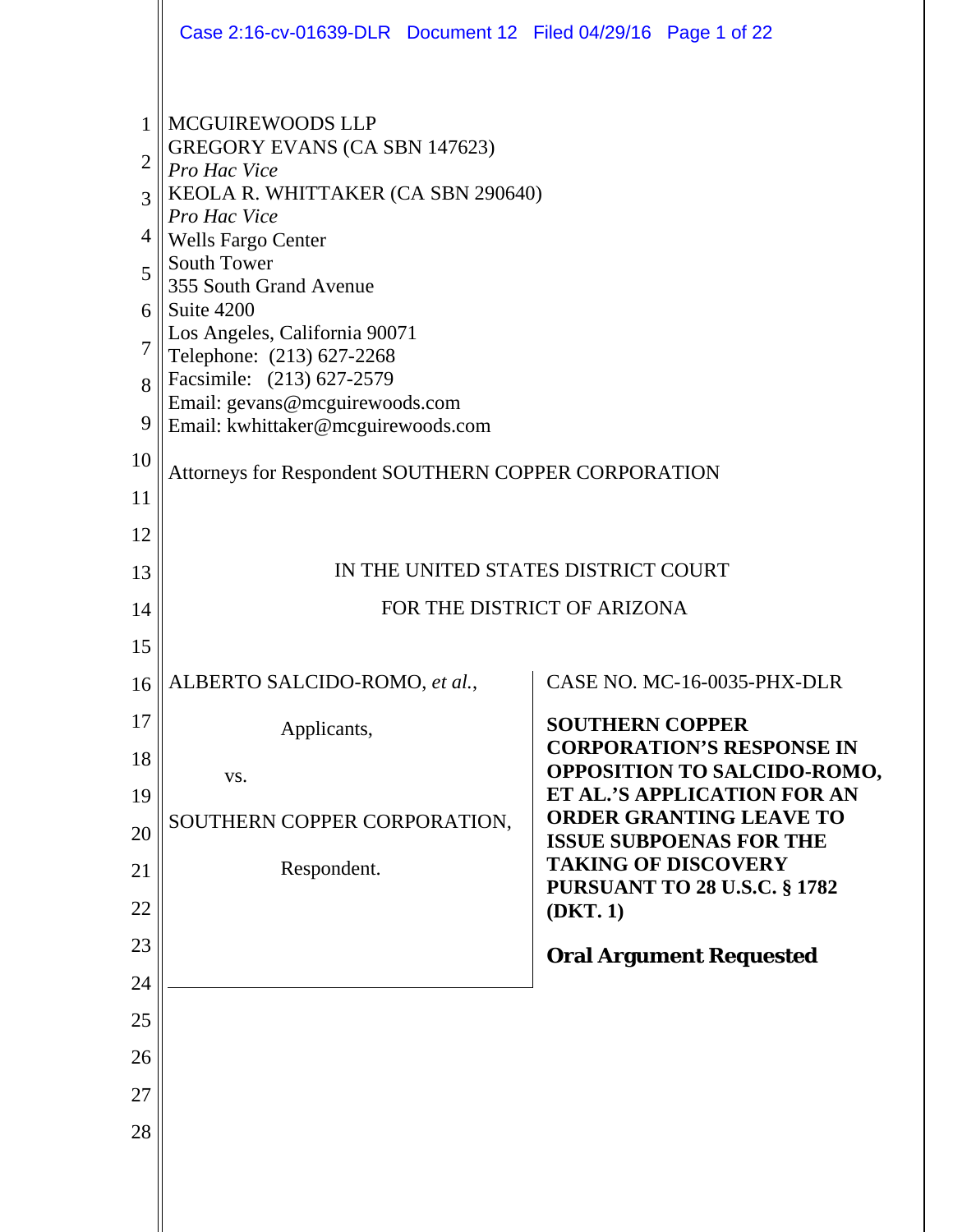|                |                | <b>TABLE OF CONTENTS</b>                                                                                                | Page                                                                                                                                                                                                                                                                                                                           |
|----------------|----------------|-------------------------------------------------------------------------------------------------------------------------|--------------------------------------------------------------------------------------------------------------------------------------------------------------------------------------------------------------------------------------------------------------------------------------------------------------------------------|
|                |                |                                                                                                                         |                                                                                                                                                                                                                                                                                                                                |
|                |                |                                                                                                                         |                                                                                                                                                                                                                                                                                                                                |
|                |                |                                                                                                                         |                                                                                                                                                                                                                                                                                                                                |
|                |                |                                                                                                                         |                                                                                                                                                                                                                                                                                                                                |
| $\mathbf{I}$ . |                |                                                                                                                         |                                                                                                                                                                                                                                                                                                                                |
|                | A.             | The Proposed Discovery Is Not "For Use" In Any Foreign                                                                  |                                                                                                                                                                                                                                                                                                                                |
|                | <b>B.</b>      | The Principal Discovery Target is not "Found" in This                                                                   |                                                                                                                                                                                                                                                                                                                                |
| $\Pi$ .        |                |                                                                                                                         |                                                                                                                                                                                                                                                                                                                                |
| III.           |                |                                                                                                                         |                                                                                                                                                                                                                                                                                                                                |
|                | A.             | SCC, or Its Subsidiaries, Will Be A Party To The Foreign                                                                |                                                                                                                                                                                                                                                                                                                                |
|                | <b>B.</b>      | Applicants Do Not Need The Assistance of This Court in<br>Order to Obtain Discovery For Use in Mexican Proceedings.  13 |                                                                                                                                                                                                                                                                                                                                |
|                | $\mathbf{C}$ . | Applicants May Not Use § 1782 To Circumvent Mexican                                                                     |                                                                                                                                                                                                                                                                                                                                |
|                | D.             | The Proposed Discovery Is Overly Intrusive and                                                                          |                                                                                                                                                                                                                                                                                                                                |
|                |                |                                                                                                                         |                                                                                                                                                                                                                                                                                                                                |
|                |                |                                                                                                                         |                                                                                                                                                                                                                                                                                                                                |
|                |                |                                                                                                                         |                                                                                                                                                                                                                                                                                                                                |
|                |                |                                                                                                                         |                                                                                                                                                                                                                                                                                                                                |
|                |                |                                                                                                                         |                                                                                                                                                                                                                                                                                                                                |
|                |                |                                                                                                                         |                                                                                                                                                                                                                                                                                                                                |
|                |                |                                                                                                                         |                                                                                                                                                                                                                                                                                                                                |
|                |                |                                                                                                                         |                                                                                                                                                                                                                                                                                                                                |
|                |                |                                                                                                                         |                                                                                                                                                                                                                                                                                                                                |
|                |                |                                                                                                                         |                                                                                                                                                                                                                                                                                                                                |
|                |                |                                                                                                                         |                                                                                                                                                                                                                                                                                                                                |
|                |                |                                                                                                                         | Case 2:16-cv-01639-DLR  Document 12  Filed 04/29/16  Page 2 of 22<br>APPLICANTS HAVE FAILED TO ESTABLISH THE BASIC<br><b>SECTION 1782 MAY NOT BE USED TO OBTAIN</b><br>DOCUMENTS LOCATED OUTSIDE THE UNITED STATES 10<br>A PROPER ANALYSIS OF THE INTEL FACTORS<br>DEMONSTRATES THAT THE APPLICATION SHOULD BE<br>$\mathbf{i}$ |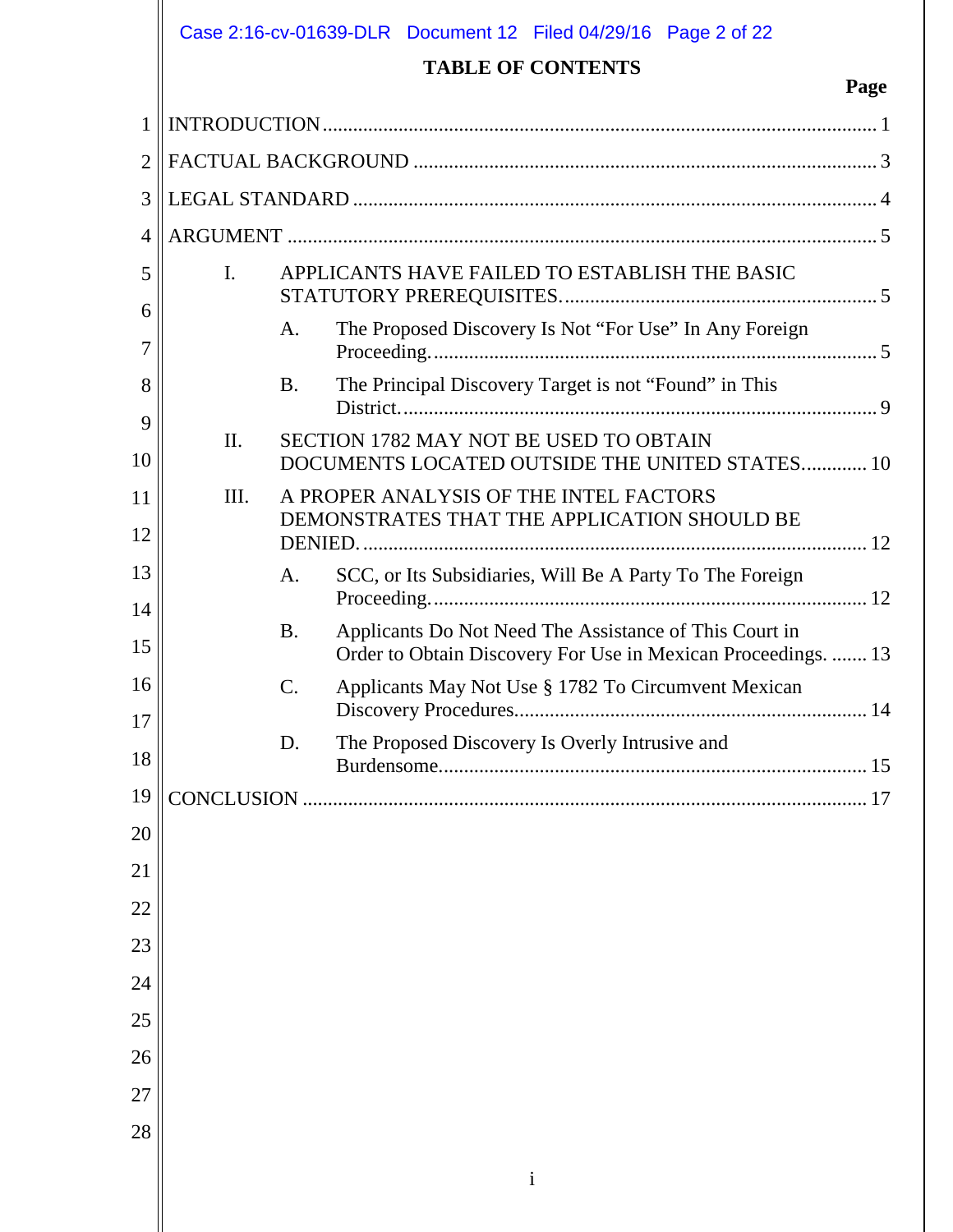|                     | Case 2:16-cv-01639-DLR Document 12 Filed 04/29/16 Page 3 of 22                                                                                |
|---------------------|-----------------------------------------------------------------------------------------------------------------------------------------------|
| 1<br>$\overline{2}$ | <b>TABLE OF AUTHORITIES</b><br>Page(s)                                                                                                        |
| 3                   | <b>Federal Cases</b>                                                                                                                          |
| 4                   | Advanced Micro Devices, Inc. v. Intel Corp.,                                                                                                  |
| 5                   |                                                                                                                                               |
| 6<br>7              | In re Application of Auto-Guadeloupe Investissement S.A., for an Order to<br>Take Discovery Pursuant to 28 U.S.C. Section 1782, No. 12 MC 221 |
| 8<br>9              | In re Application of Fischer Advanced Composite Components AG,                                                                                |
| 10<br>11            | In re Application of Microsoft Corp.,                                                                                                         |
| 12<br>13            | In re Application of OOO Promnefstroy for an Order to Conduct Discovery<br>for Use in a Foreign Proceeding,                                   |
| 14<br>15            | Astronics Advanced Elecs. Sys. Corp. v. Lufthansa Technik AG,                                                                                 |
| 16<br>17            | In re Babcock Borsig AG,                                                                                                                      |
| 18<br>19            | In re Certain Funds, Accounts, &/or Inv. Vehicles Managed by Affiliates of<br>Fortress Inv. Grp. LLC, No. 14 CIV. 1801 NRB, 2014 WL 3404955   |
| 20<br>21            | In re Degitechnic,<br>No. C07-414-JCC, 2007 WL 1367697 (W.D. Wash. May 8, 2007)  14, 15                                                       |
| 22                  | Four Pillars Enters. v. Avery Dennison Corp.,                                                                                                 |
| 23<br>24            | In re Godfrey,                                                                                                                                |
| 25<br>26<br>27      | In re Grupo Unidos Por El Canal, S.A.,<br>No. 14-MC-00226-MSK-KMT, 2015 WL 1810135 (D. Colo. Apr. 17,                                         |
| 28                  |                                                                                                                                               |
|                     | $\mathbf{ii}$                                                                                                                                 |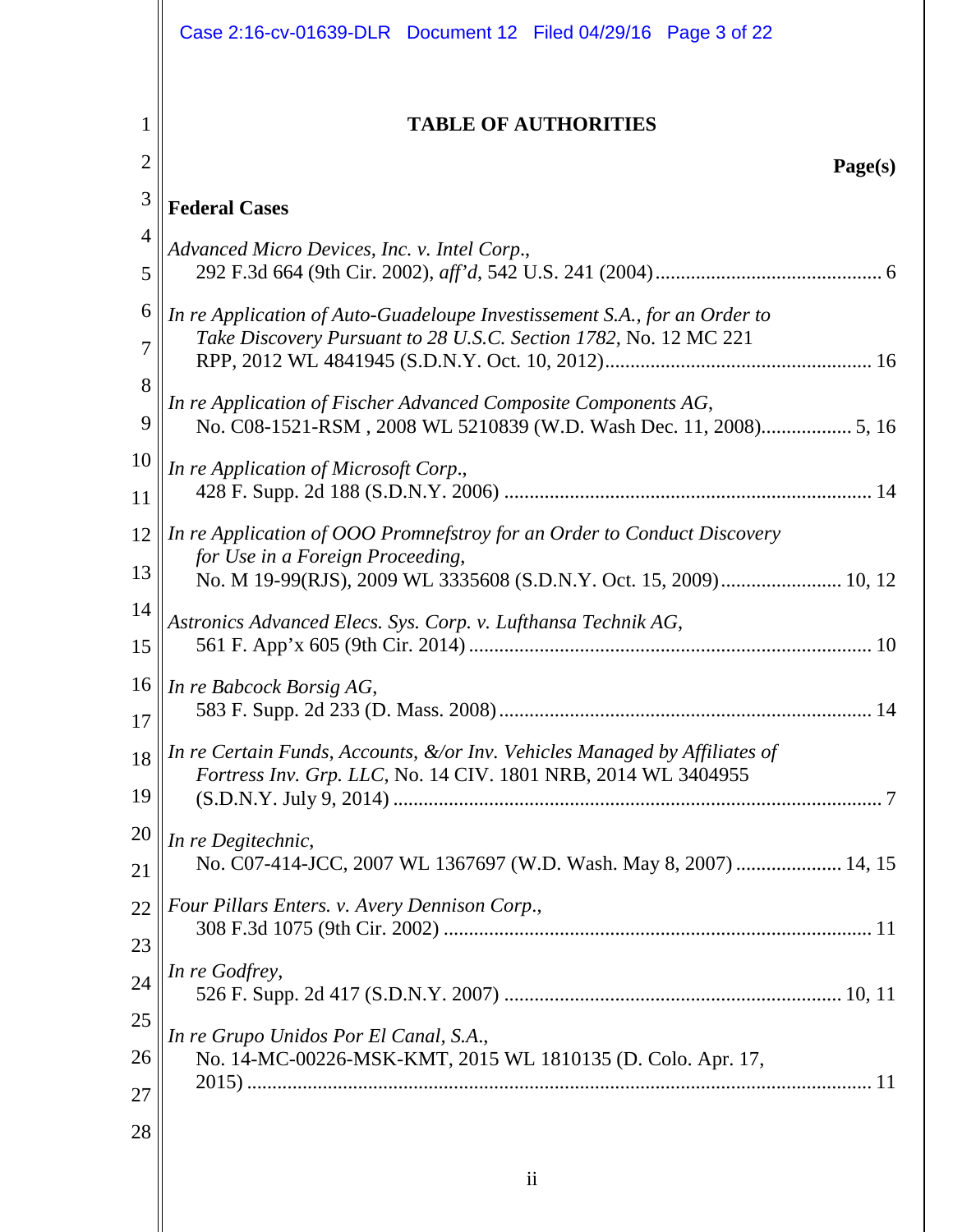|                     | Case 2:16-cv-01639-DLR Document 12 Filed 04/29/16 Page 4 of 22                                     |
|---------------------|----------------------------------------------------------------------------------------------------|
| 1<br>$\overline{2}$ | Intel Corp. v. Advanced Micro Devices, Inc.,                                                       |
| 3                   | In re Kreke Immobilien KG,<br>No. 13 MISC. 110 NRB, 2013 WL 5966916 (S.D.N.Y. Nov. 8, 2013) passim |
| 4<br>5              | Lazaridis v. Int'l Centre for Missing & Exploited Children, Inc.,                                  |
| 6                   | In re Letter of Request from Crown Prosecution Service of United<br>Kingdom,                       |
| 7<br>8              |                                                                                                    |
| 9                   | In re Marino,                                                                                      |
| 10<br>11            | In re Mesa Power Group,                                                                            |
| 12<br>13            | In re Nokia Corp.,                                                                                 |
| 14<br>15            | Norex Petroleum Ltd. v. Chubb Ins. Co. of Canada,                                                  |
| 16                  | In Re Request for Assistance for Ministry of Legal Affairs of Trinidad and<br>Tobago,              |
| 17<br>18            | Schmitz v. Bernstein Liebhard & Lifshitz, LLP,                                                     |
| 19                  | United States v. Sealed 1, Letter Request for Legal Assistance from Deputy                         |
| 20<br>21            | Prosecutor General of the Russian Federation,                                                      |
| 22                  | <b>Federal Statutes</b>                                                                            |
| 23                  |                                                                                                    |
| 24                  | <b>Rules</b>                                                                                       |
| 25                  | <b>Federal Rules of Civil Procedure</b>                                                            |
| 26                  |                                                                                                    |
| 27                  |                                                                                                    |
| 28                  |                                                                                                    |
|                     |                                                                                                    |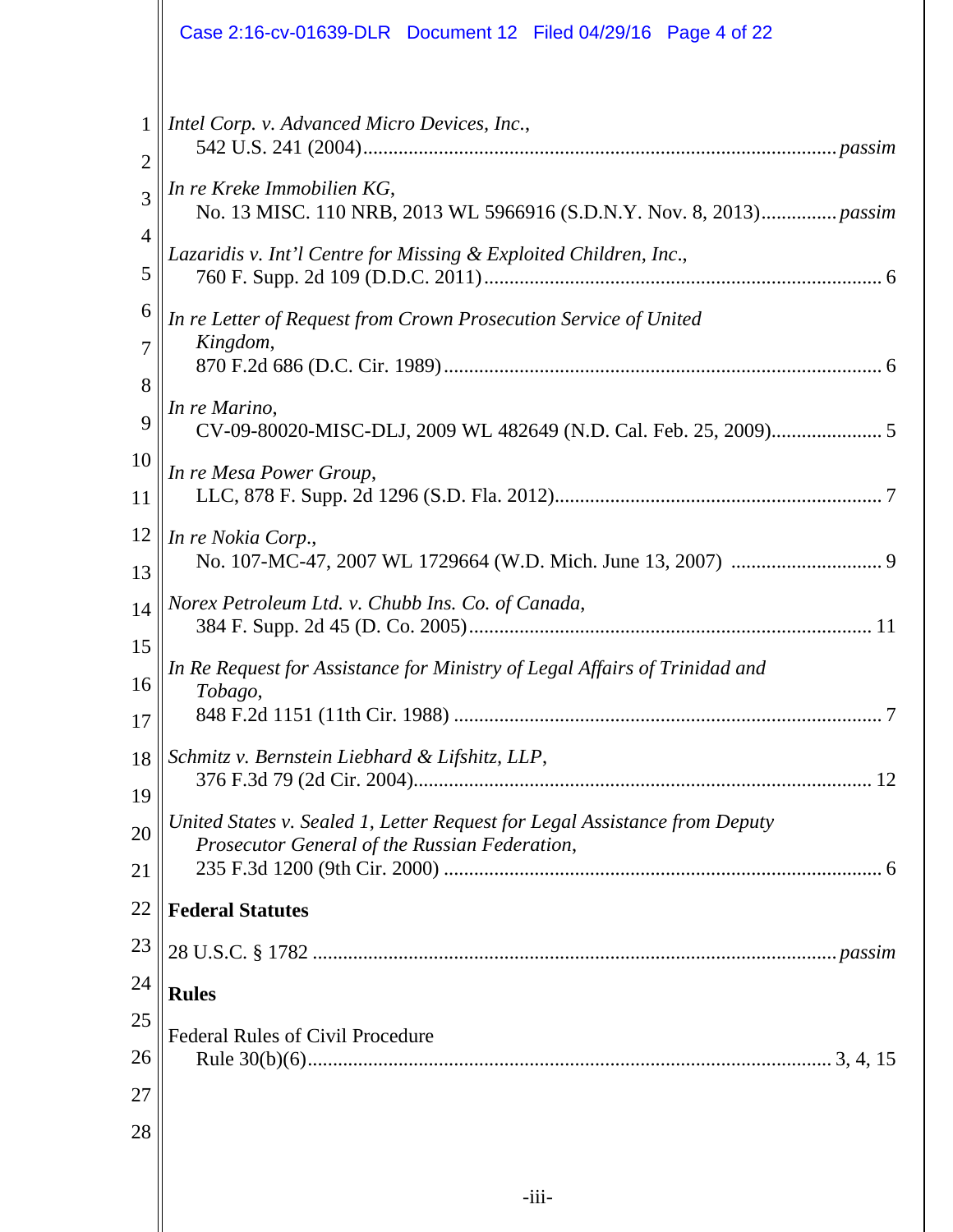1 2 3 4 5 Respondent Southern Copper Corporation ("SCC") submits the following response in opposition to Alberto Salcido-Romo, *et al*.'s ("Applicants") Application for an Order Granting Leave to Issue Subpoenas for the Taking of Discovery Pursuant to 28 U.S.C. § 1782. (Application, Dkt. 1).

## **INTRODUCTION**

7 8  $\overline{Q}$ 10 11 12 13 14 15 16 17 18 19 20 21 22 23 Applicants' request is an improper use of 28 U.S.C. § 1782 to circumvent the Mexican legal system. The discovery proposed by Applicants here would require the production of documents from Mexico and deposition testimony of a Mexican national. In fact, it is likely that all of the documents and testimony requested are held by Operadora de Minas e Instalaciones Mineras, S.a. de C.V. ("Operadora Mineras"), a Mexican company which is a subsidiary of Minera Mexico, another Mexican company (together the "Mexican Companies"), which in turn is a subsidiary of the Respondent SCC. Applicants are not after documents held by SCC; the proposed discovery explicitly demands documents from the Mexican Companies relating to events that occurred entirely in Mexico. By using Section 1782 to obtain documents located in Mexico, Applicants are using the U.S. as a clearinghouse for discovery in foreign litigation. Such uses of Section 1782 find no support in the text of the statute or in the case law applying it. First, Applicants have not met the statutory requirements of Section 1782. In

24 25 26 27 particular, the primary target of the discovery – Operadora Mineras – does not "reside" and is not "found" in the District of Arizona. The same is true of Operadora Mineras corporate parent, Minera Mexico. In addition, Applicants have failed to show that the

28

6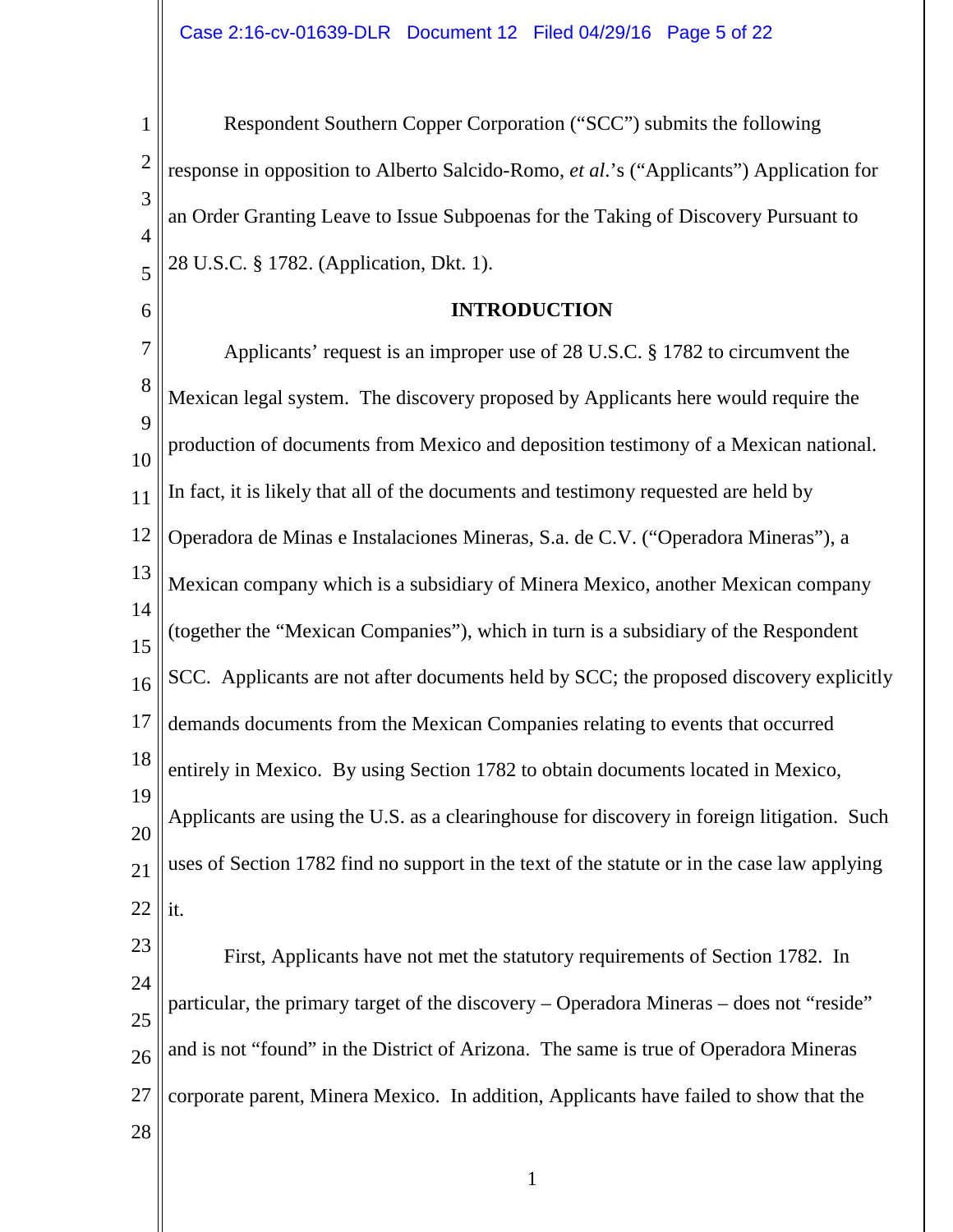## Case 2:16-cv-01639-DLR Document 12 Filed 04/29/16 Page 6 of 22

1 2 3 4 5 6 7 8  $\overline{Q}$ 10 11 proposed discovery would be "for use" in a foreign proceeding, as required by Section 1782 because they have not provided the Court with either sufficient evidence that the pending Mexican proceedings are in the proof-gathering stages or that any additional litigation will be filed in the near future. While there is some precedent for use of Section 1782 to assist foreign judges or government investigators in pre-suit discovery, private civil litigants are not permitted to seek a vast array of discovery sought here. It is clear that the Application is nothing more than an attempt to engage in a fishing expedition to determine whether there is enough evidence to file suit against Operadora Mexico, which is counter to the stated purposes of the statute.

12 13 14 15 16 17 18 19  $20$ 21 22 23 24 25 26 Second, and apart from the mandatory requirements of Section 1782, Applicants' request fails to satisfy the four discretionary factors set forth by the U.S. Supreme Court in *Intel Corp. v. Advanced Micro Devices, Inc.*, 542 U.S. 241 (2004). The proposed discovery seeks documents from a foreign company through its U.S. corporate parent for use in foreign litigation against the subsidiary. Courts have repeatedly exercised their discretion to deny such demands because (1) the U.S. corporate parent is effectively a party in the foreign proceeding; (2) such requests implicate serious comity concerns; (3) the requests conceal an attempt to circumvent foreign proof-gathering restrictions; and (4) because such requests are effectively duplicative of discovery demands the petitioner could make in foreign courts, it is by definition unnecessarily burdensome and intrusive. The Application should be denied because it is an improper use of Section 1782.

27 If Applicants believe that they need documents and other discovery to aid in their current

28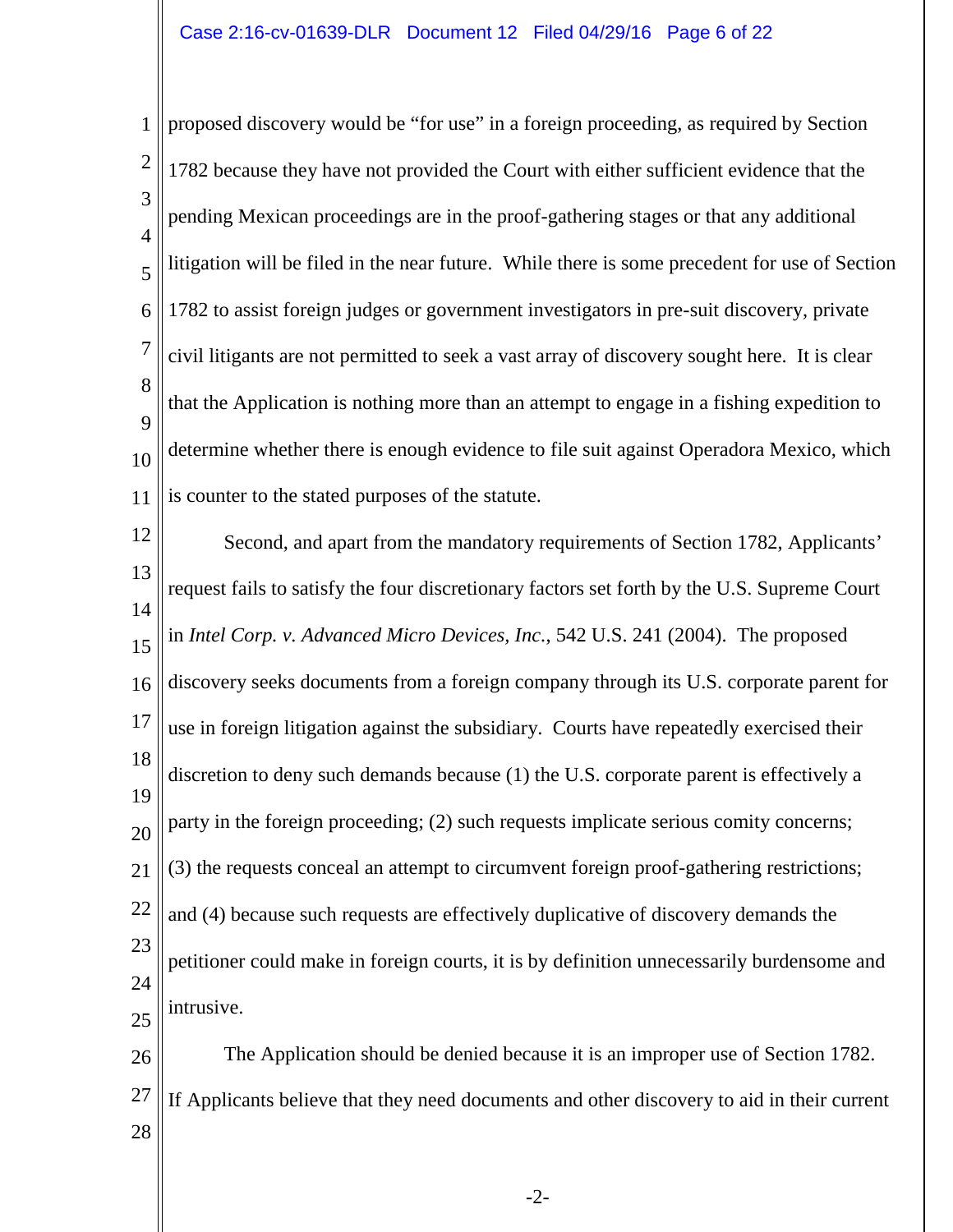1 2 or anticipated lawsuits against Operadora Mexico, they should obtain such discovery from a Mexican court in accordance with Mexican discovery procedures.

<span id="page-6-1"></span><span id="page-6-0"></span>3 4 5 6 7 8  $\overline{Q}$ 10 11 12 13 14 15 16 17 18 19 20 21 22 23 24 25 26 27 28 **FACTUAL BACKGROUND** SCC is a U.S.-based mining company that is affiliated with mining companies in several countries. SCC owns Minera Mexico, a Mexican company, which in turns owns Operadora Mineras. On April 11, 2016, Applicants filed this Application which seeks a vast array of document discovery and a deposition pursuant to Federal Rule of Civil Procedure 30(b)(6). The proposed Request for Production of Documents (the "Document Requests")<sup>[1](#page-6-1)</sup> defines SCC to include "any company directly or indirectly controlled by, or under common control with SCC, and shall include, without limitation, any and *all operating companies, joint ventures, divisions and/or units, controlled directly or indirectly by SCC*." (Document Requests at 5 (emphasis added).) In addition, the Document Requests define "Possession, Custody or Control" to include "those documents in the possession, custody or control of SCC a*s well as all of its subsidiaries*." (*Id.* at 5-6 (emphasis added).) The categories of documents demanded in the Document Requests request documents relating to communications with the Mexican Government (*id.*, Requests No. 3-7, 10) and documents relating to a mine owned by Operadora Mineras and located entirely in Mexico (*id.* Request Nos. 1-13). None of the document requests relate to SCC directly or to any activity or events in the U.S..  $\overline{a}$ <sup>1</sup> Applicants attached the proposed Requests for Production of Documents to the Application as Exhibit A and the proposed Rule 30(b)(6) Deposition Notice as Exhibit B.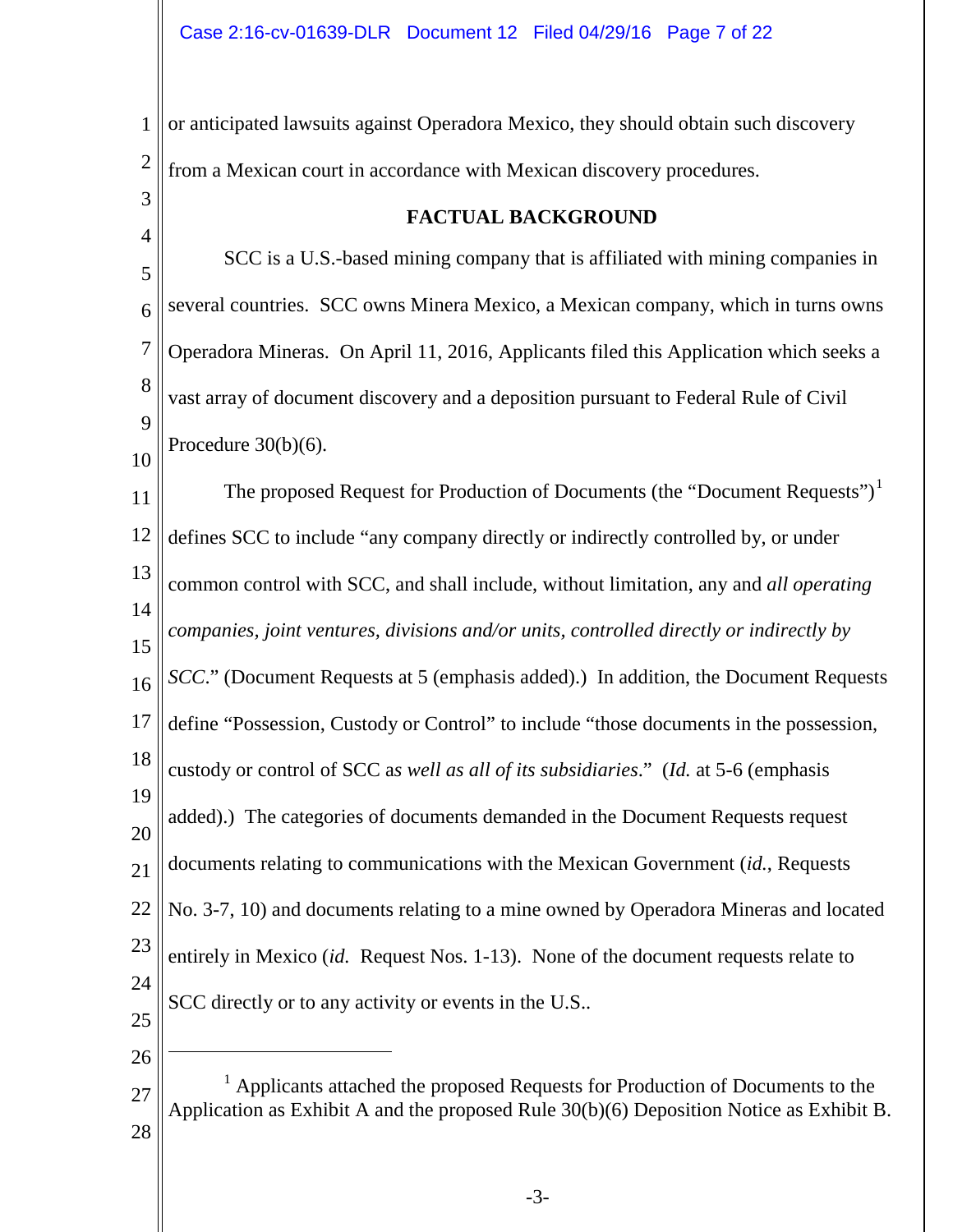<span id="page-7-0"></span>1 2 3 4 5 6 The proposed Rule 30(b)(6) Deposition Notice (the "30(b)(6) Notice") defines "SCC" and "possession, custody and control" to include and encompass information held in and by SCC's Mexican subsidiaries. (30(b)(6) Notice at 5-6.) The 30(b)(6) Notice requires SCC to produce a corporate representative that can testify as to events that occurred entirely in Mexico.

**LEGAL STANDARD**

7

8  $\overline{Q}$ 10 11 12 13 14 15 16 17 18 19  $20$ 21 22 23 24 25 26 27 28 A court may only grant discovery under § 1782 when (1) the party from whom discovery is sought can be found in the district where the application is made; (2) the discovery will be used in a foreign proceeding; and (3) the party applying for discovery is an interested person in the foreign proceeding. *Intel*, 542 U.S. at 246. In *Intel*, the Supreme Court emphasized that "a district court is not required to grant a § 1782(a) discovery application simply because it has the authority to do so." *Id*. at 264. The Supreme Court set forth the following four factors to assist district courts in determining whether to grant a § 1782 petition: (1) whether the person from whom the discovery is sought is a participant in the foreign proceeding; (2) the character of the proceedings underway abroad and the receptivity of the foreign government or the court or agency abroad to U.S. federal-court judicial assistance; (3) whether the § 1782 request conceals an attempt to circumvent foreign proof-gathering restrictions or other policies of a foreign country or the U.S.; and (4) whether the § 1782 application contains unduly intrusive or burdensome discovery requests. *Id.* at 264-66. This is not an exhaustive list. Courts may also consider whether the requests were a "fishing expedition." 542 U.S. at 266. One of the other discretionary factors considered by courts in this circuit after *Intel*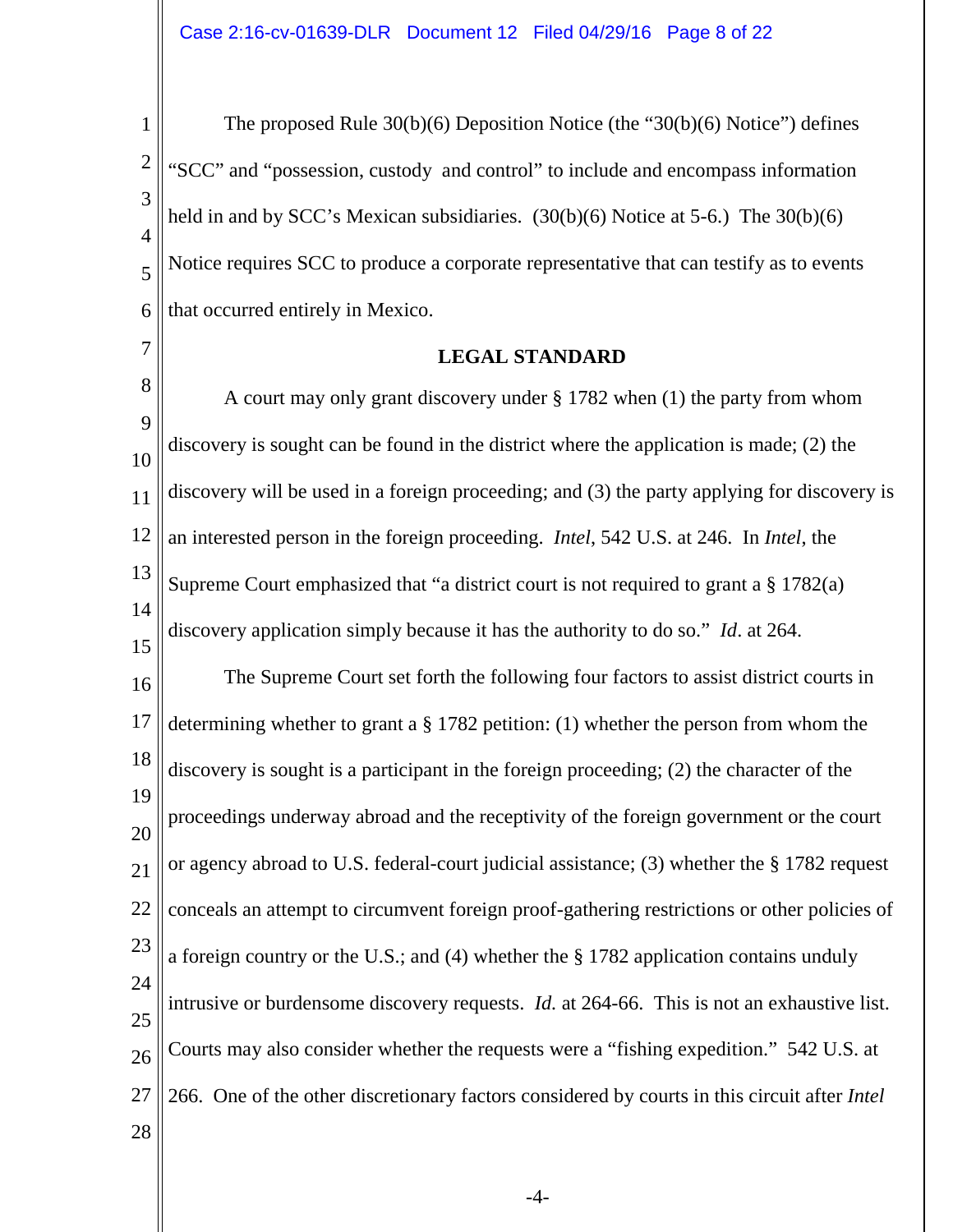<span id="page-8-1"></span><span id="page-8-0"></span>

| $\mathbf{1}$        | is availability of information from parties to the foreign action. See, e.g., In re Marino,   |
|---------------------|-----------------------------------------------------------------------------------------------|
| $\overline{2}$      | No. CV-09-80020-MISC-DLJ, 2009 WL 482649, *4 (N.D. Cal. Feb. 25, 2009) ("Absent               |
| 3<br>$\overline{4}$ | any evidence that Elena [party to foreign action whose information was being sought           |
| 5                   | from nonparties] herself does not possess the desired information this court finds no         |
| 6                   | basis to authorize the issuance of the requested subpoenas."); In re Application of Fischer   |
| 7                   | Advanced Composite Components AG, No. C08-1521-RSM, 2008 WL 5210839, *5                       |
| 8                   | (W.D. Wash Dec. 11, 2008) ("Fischer") (denying application as duplicative after finding       |
| 9                   | requested information was available in foreign jurisdiction).                                 |
| 10                  |                                                                                               |
| 11                  | <b>ARGUMENT</b>                                                                               |
| 12                  | I.<br>APPLICANTS HAVE FAILED TO ESTABLISH THE BASIC                                           |
| 13                  | STATUTORY PREREQUISITES.                                                                      |
| 14                  | The Proposed Discovery Is Not "For Use" In Any Foreign Proceeding.<br>A.                      |
| 15                  | Applicants have failed to satisfy Section 1782's prerequisite that the discovery be           |
| 16<br>17            | "for use in a foreign tribunal." In <i>Intel</i> , the Supreme Court held that Section 1782   |
| 18                  | does not require that the foreign proceedings be "pending," but they must at least "be        |
|                     | 19    within reasonable contemplation." 542 U.S. at 259. Here the Applicants rely solely on a |
| 20                  | self-interested affidavit from a foreign attorney asserting that there are six cases pending  |
| 21                  | in Mexico, but do not provide any indication that such cases are in the proof-gathering       |
| 22                  |                                                                                               |
| 23                  | stages. Applicants also assert that they are considering an additional action but provide     |
| 24                  | no detail sufficient to prove to this court that such action is in "reasonable                |
| 25                  | contemplation." Under the relevant case law, Applicants' showing is insufficient to           |
| 26                  | demonstrate that the proposed discovery is "for use" in a foreign proceeding.                 |
| 27                  |                                                                                               |
| 28                  |                                                                                               |
|                     |                                                                                               |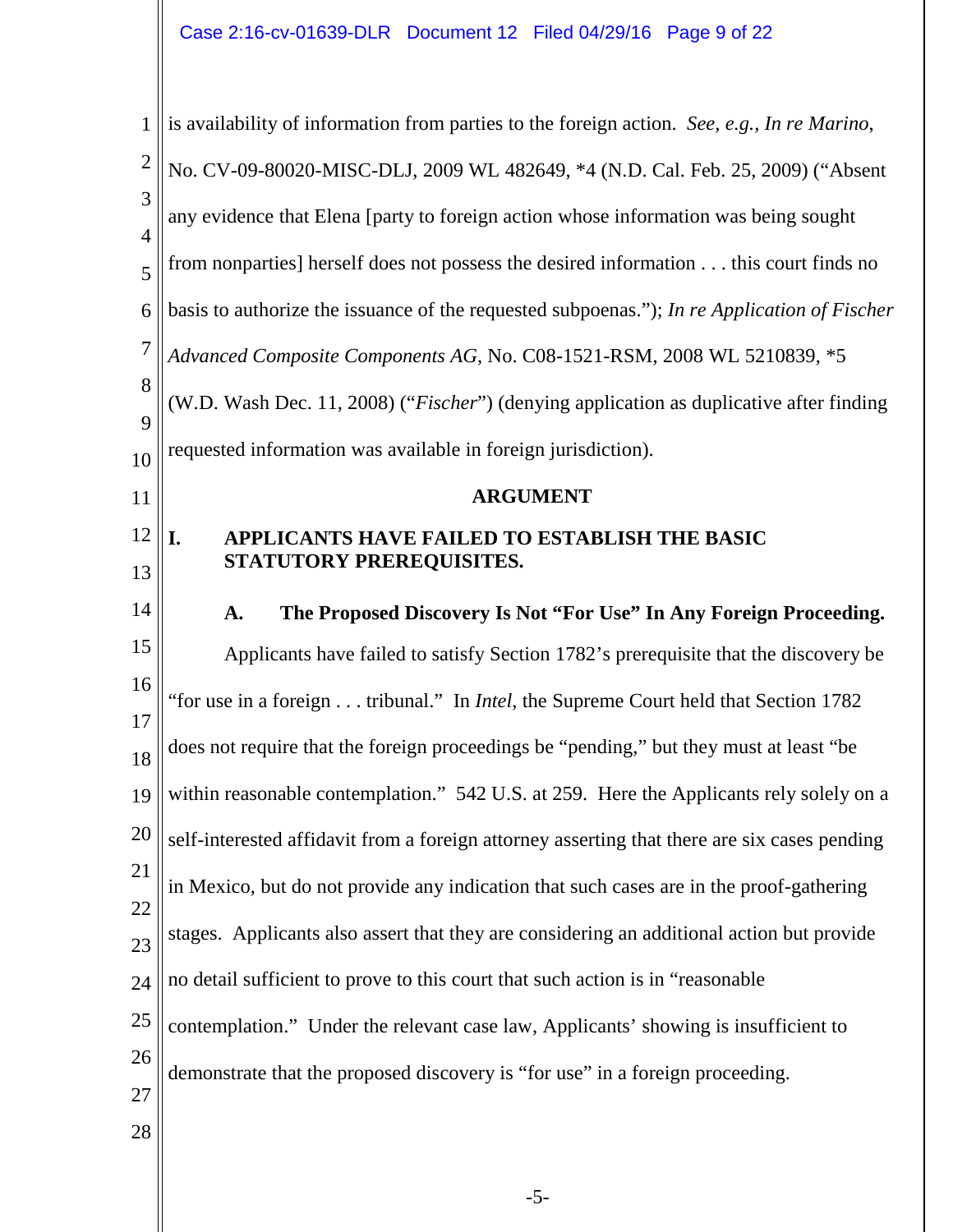<span id="page-9-3"></span><span id="page-9-2"></span><span id="page-9-1"></span><span id="page-9-0"></span>1 2 3 4 5 6 7 8  $\overline{Q}$ 10 11 12 13 14 15 16 17 18 19  $20$ 21 22 23 24 25 26 27 28 The Ninth Circuit suggested that in determining whether an action is in "reasonable contemplation" the court my take into account "the nature and attitudes of the government of the country from which the request emanates and the character of the proceedings in that country." *United States v. Sealed 1, Letter Request for Legal Assistance from Deputy Prosecutor General of the Russian Federation*, 235 F.3d 1200, 2013 (9th Cir. 2000) ("*Russian Federation*"). For example, in *Intel*, the petitioner met the "within reasonable contemplation" requirement because the Directorate General-Competition of the European Commission "provided sufficient evidence that it was conducting an investigation that will lead to a decision whether to proceed [with an antitrust enforcement proceeding]. A decision not to go forward would be appealable to the Court of First Instance, thus 'leading to a judicial proceeding." *Advanced Micro Devices, Inc. v. Intel Corp*., 292 F.3d 664, 667 (9th Cir. 2002), *aff'd*, 542 U.S. 241 (2004). Similarly, in Applicants' authority on this point, *Russian Federation*, involved a formal request for foreign assistance from the Government of the Russian Federation, which sought U.S. assistance in connection with an on-going criminal investigation of alleged tax fraud. 235 F.3d at 2013. *Russian Federation* is similar to other cases involving a formal request from a foreign judge or prosecutor investigating criminal activity where the court permitted discovery before charges had been filed because there was sufficient evidence of an ongoing good-faith criminal investigation. *See, e.g.*, *In re Letter of Request from Crown Prosecution Service of United Kingdom*, 870 F.2d 686, 687 (D.C. Cir. 1989) ("evidence sought by the Crown Prosecution Service of the United Kingdom" to aid in an ongoing criminal investigation); *Lazaridis v. Int'l Centre for*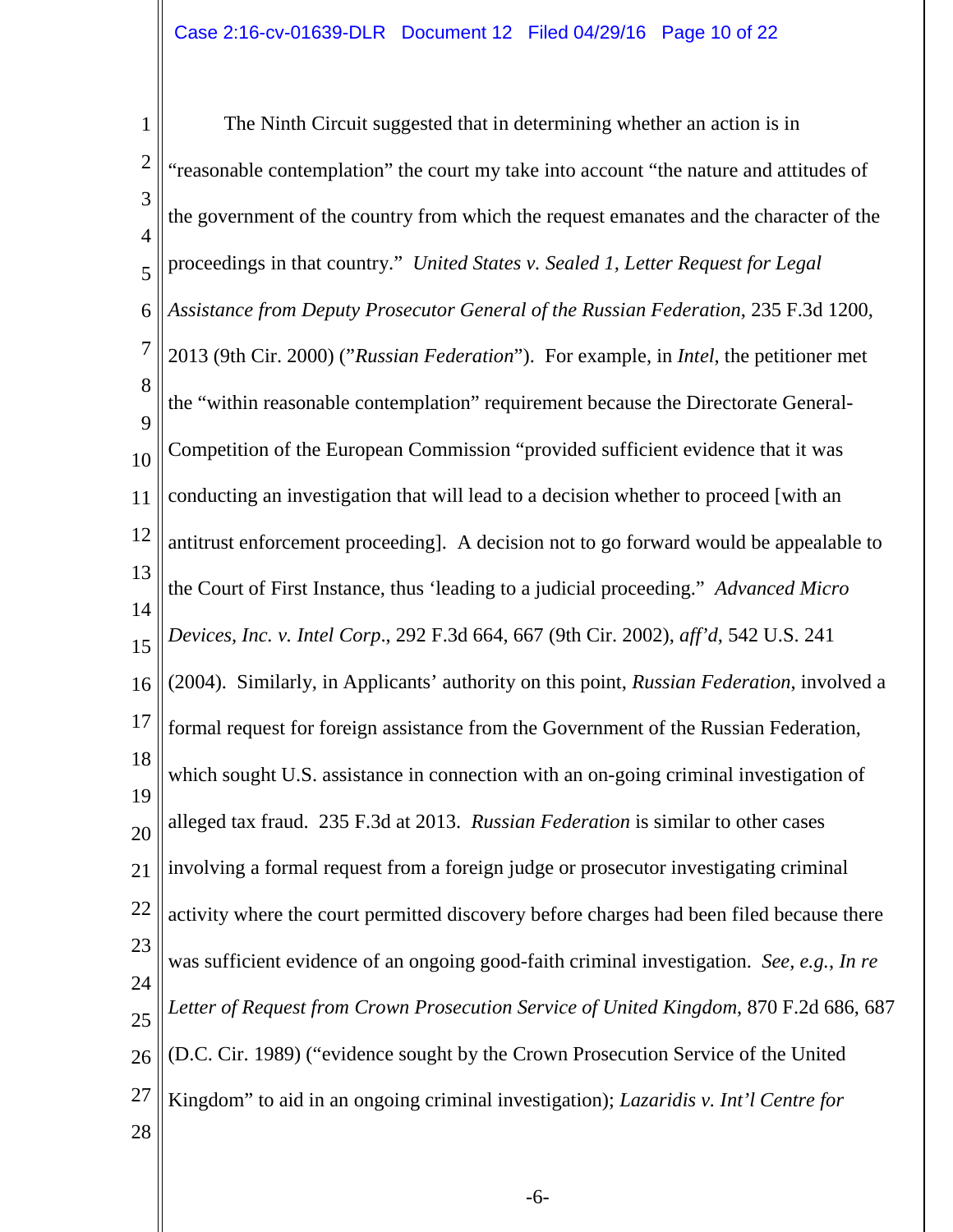1 2 *Missing & Exploited Children, Inc*., 760 F. Supp. 2d 109, 112-13 (D.D.C. 2011) (evidence sought to aid in pending "Greek prosecution" and related "Greek investigation

3 4

conducted by a magistrate").

14

5 6 7 8  $\overline{Q}$ 10 11 12 13 Here, by contrast, there is no formal discovery request from a foreign government, government investigator, or judge despite the fact that Applicants claim to have six pending cases in Mexico. Instead, Applicants have merely indicated that cases have been filed but provide no evidence – in the form of a docket report or other court documents – showing that such cases are still in evidence-gathering stage and would be receptive to additional evidence. Unlike the cases cited by Applicants, there is no evidence here that the discovery is being sought to aid any foreign government or foreign tribunal in conducting any investigation of a crime or tort.

<span id="page-10-2"></span><span id="page-10-1"></span><span id="page-10-0"></span>15 16 17 18 19  $20$ 21 22 23 24 25 26 27 28 Applicants hang their hats on the argument that private litigants may use Section 1782 to engage in pre-suit discovery. But that alone does not provide sufficient evidence that a case is within "reasonable contemplation." Courts have suggested that applicants may provide proof that the contemplated foreign litigation is "sufficiently mature[]" by providing the court with, for example, proof of payment of "filing and processing fees." *In re Mesa Power Group*, LLC, 878 F. Supp. 2d 1296, 1303 (S.D. Fla. 2012). If an applicant is unable to provide proof that the discovery requests are nothing more than a "fishing expedition," the district court should deny the request. *In Re Request for Assistance for Ministry of Legal Affairs of Trinidad and Tobago*, 848 F.2d 1151, 1156 (11th Cir. 1988); *see also In re Certain Funds, Accounts, &/or Inv. Vehicles Managed by*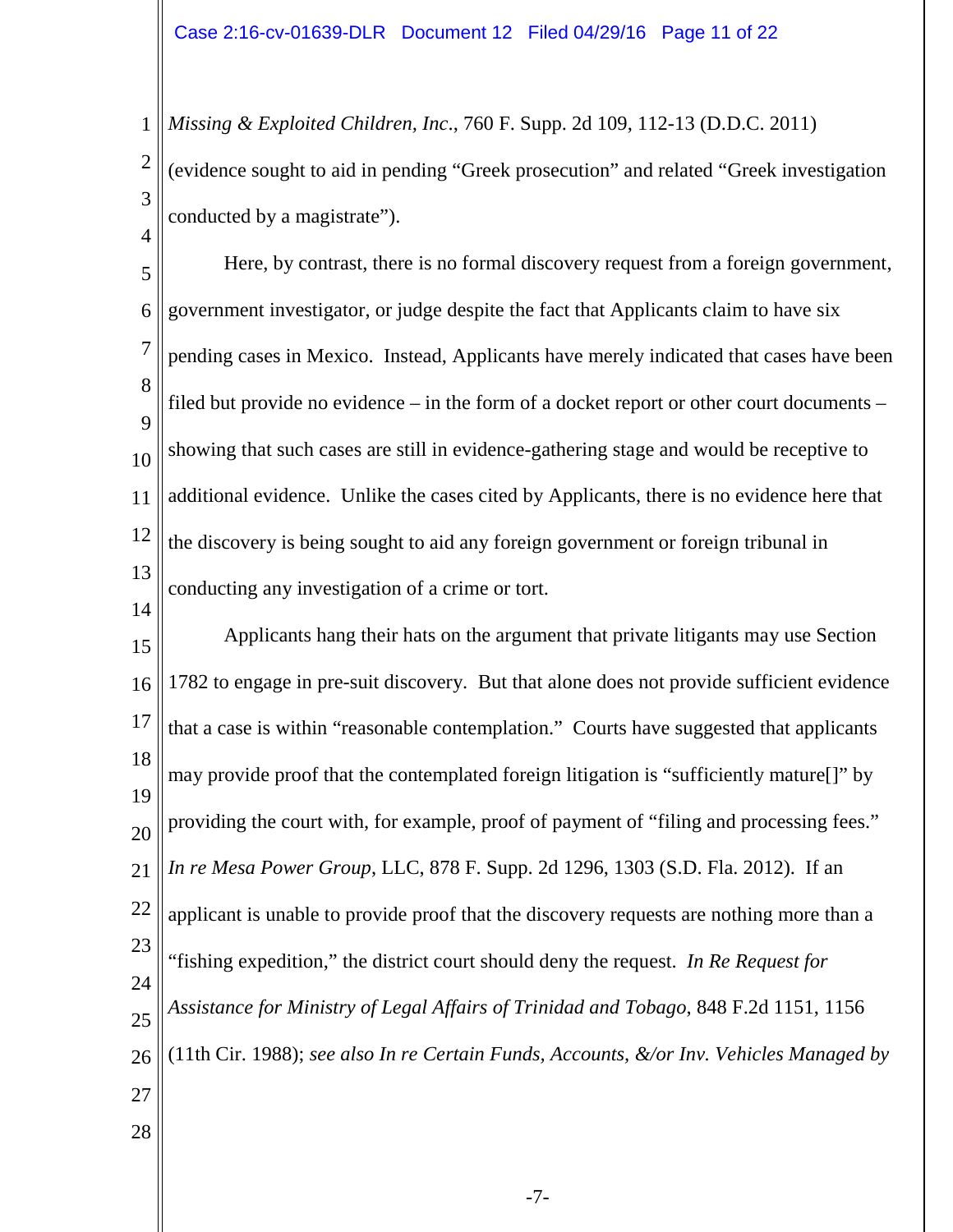1 2 *Affiliates of Fortress Inv. Grp. LLC*, No. 14 CIV. 1801 NRB, 2014 WL 3404955, at \*6-7 (S.D.N.Y. July 9, 2014) ("*Fortress*").

3 4 5 6 7 8  $\overline{Q}$ 10 11 12 The facts of this case are analogous to that of *Fortress*. In *Fortress*, investors in two Saudi Arabia-based conglomerates sought Section 1782 discovery from U.S. accounting firms that had performed auditing services for the conglomerates. 2014 WL 3404955, at \*1–2. Like the applicants here, the investors in *Fortress* argued that the materials unearthed in discovery would be used in foreign proceedings because (1) they are "relevant to pending proceedings in Saudi Arabia, Bahrain, and the Cayman Islands" and (2) "the material is relevant to the proceedings that the Applicants are contemplating in the future." *Id.* at \*5-6.

13 14 15 16 17 18 19 20 21 22 23 24 25 26 27 28 With regard to the current proceedings, the court held that the investors – like Applicants here –"failed to demonstrate" that there was "any discernible procedural mechanism whereby the discovered material could actually be used in the foreign tribunals." *Id.* at \*6. As to the planned future proceedings, the investors – like Applicants – only attested that they have retained counsel to investigate and prosecute claims. The court found such scant evidence unpersuasive especially since the investors "had an opportunity to initiate judicial proceedings abroad but have failed to do so." *Id.* at \*7. The court concluded that the proposed Section 1782 discovery was "more akin to a fishing expedition" and denied the request because the investors failed to provide sufficient evidence to satisfy the second statutory requirement of Section 1782. *Id.* As in *Fortress*, Applicants have failed to show that the proposed discovery is being sought "for use" in a foreign proceeding. There is no indication that the Mexican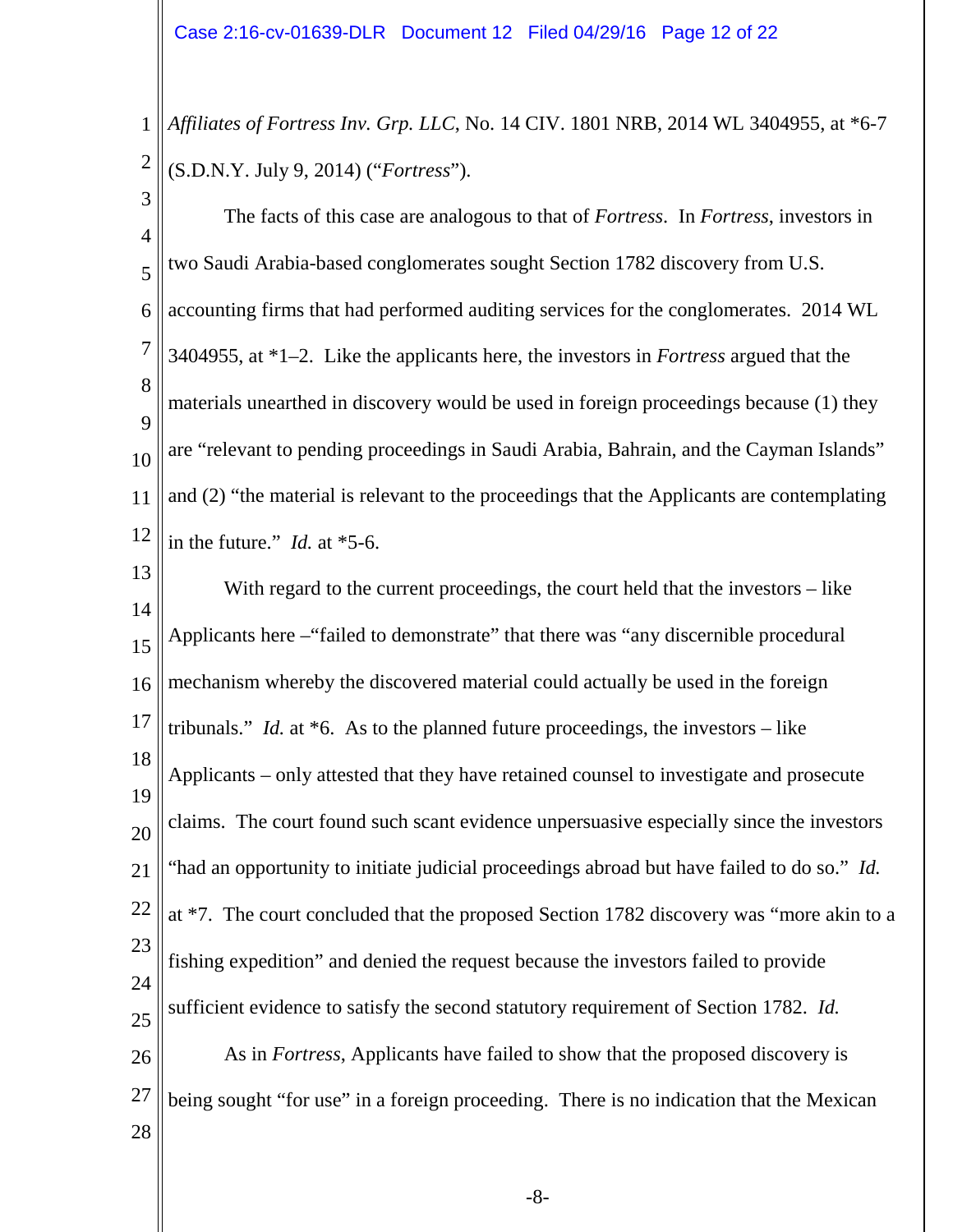1 2 3 4 5 courts would make use of discovery obtained by the Applicants and Applicants have failed to provide any evidence that they are on the verge of filing a new action for which the proposed discovery would be relevant and well-received. The Court should deny the Application because Applicants fail to meet their statutory burdens.

6

14

## **B. The Principal Discovery Target is not "Found" in This District.**

7 8  $\overline{Q}$ 10 11 12 13 The Court should deny the discovery that Applicants seek because they have failed to satisfy the requirement that the primary discovery targets must "reside" or be "found" in this District. Section 1782 provides that "[t]he district court of the district in which a person *resides* or is *found* may order him to give his testimony or statement or to produce a document or other thing for use in a proceeding in a foreign or international tribunal . . . . " 28 U.S.C. § 1782 (emphasis added).

<span id="page-12-0"></span>15 16 17 18 19 20 21 22 23 24 25 26 27 28 The proposed discovery seeks documents and information located in Mexico, by Mexican companies, about events that occurred only in Mexico. Applicants claim that they have established that the discovery target resides in this District because SCC's principal executive offices are located in Arizona. (Application at 12.) That is not sufficient where – as here – the primary target of the proposed discovery is a foreign subsidiary. *See In re Nokia Corp*., No. 107-MC-47, 2007 WL 1729664 at \*3-4 (W.D. Mich. June 13, 2007) (foreign parent corporation headquartered in Germany did not reside and was not found in Western District of Michigan even though it owned controlling interest in subsidiary with headquarters in the district). Application of Section 1782 is especially unwarranted here because the Mexican Companies that are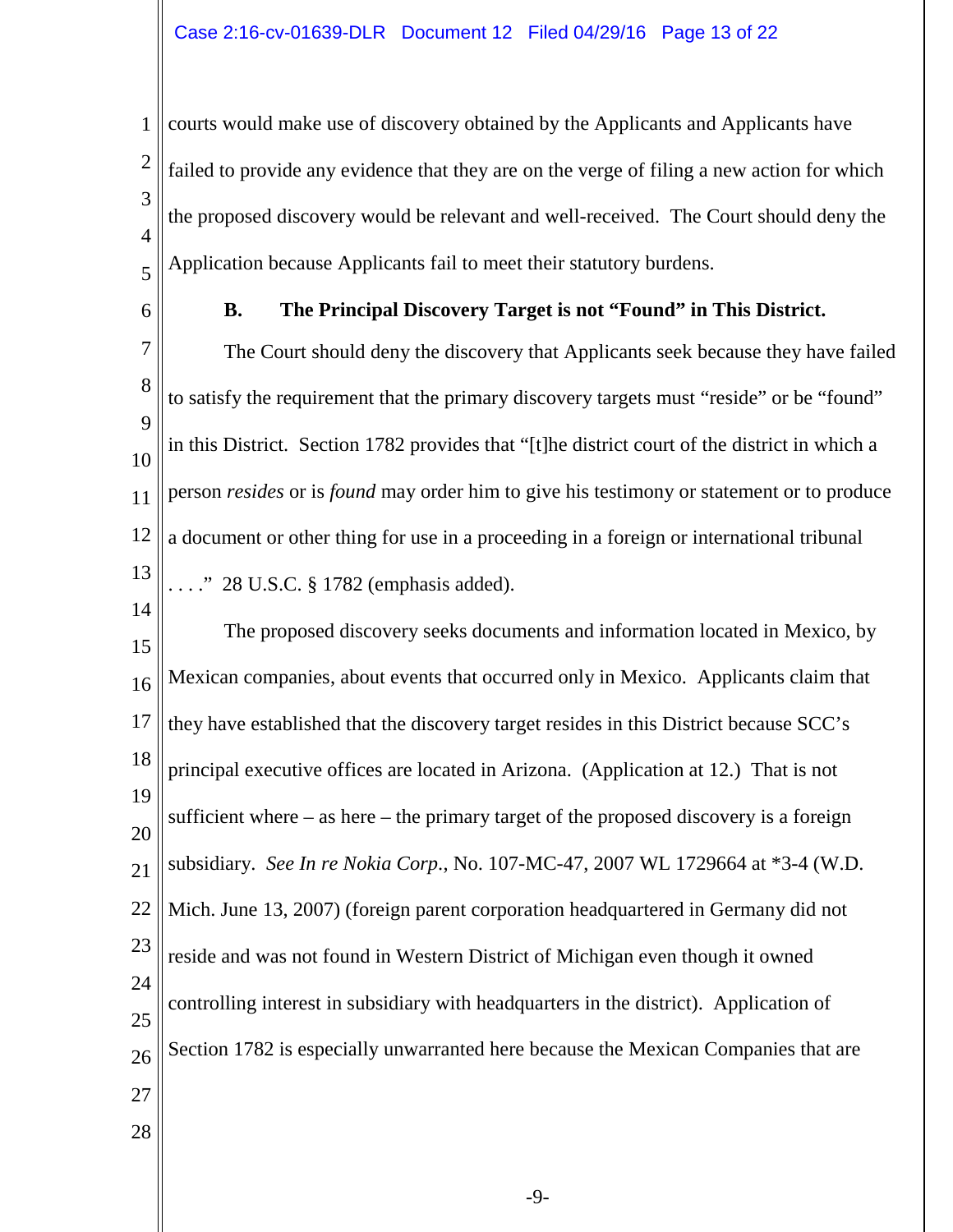1 alleged to have engaged in the actions at issue are within the jurisdictional reach of 2 Mexican courts.

<span id="page-13-0"></span>

| 3                   | Additionally, it is likely that in order to comply with the 30(b)(6) Notice, SCC           |
|---------------------|--------------------------------------------------------------------------------------------|
| $\overline{4}$<br>5 | would have to produce a Mexican national to testify in the U.S. to provide evidence of a   |
| 6                   | yet-filed Mexican proceeding. (Ex. B, Evans Decl., at $\P$ 6). This is directly counter to |
| $\overline{7}$      |                                                                                            |
| 8                   | the purposes of Section 1782. See In re Application of OOO Promnefstroy for an Order       |
| 9                   | to Conduct Discovery for Use in a Foreign Proceeding, No. M 19-99(RJS), 2009 WL            |
| 10                  | 3335608, at *6 (S.D.N.Y. Oct. 15, 2009) ("Promnefstroy") (holding that it would be         |
| 11                  | counter to the purposes of Section 1782 to permit discovery of information that is         |
| 12                  | primarily foreign in nature).                                                              |
| 13                  | Applicants have failed to satisfy their burden to show that the Mexican                    |
| 14                  |                                                                                            |
| 15                  | Companies, from whom they seek discovery, "reside" or are "found" in this District of      |
| 16                  | Arizona. The Court should therefore deny the Application. See, e.g., In re Godfrey, 526    |
| 17                  | F. Supp. 2d 417, 419 (S.D.N.Y. 2007) (denying application because "it is clear that        |
| 18                  | Applicants, who have the burden of proof, have not in fact adequately shown that any       |
| 19<br>20            | respondent is 'found' within this district within the meaning of $\S 1782(a)$ ).           |
|                     | SECTION 1782 MAY NOT BE USED TO OBTAIN DOCUMENTS                                           |
| 21                  | II.<br><b>LOCATED OUTSIDE THE UNITED STATES.</b>                                           |
| 22                  | Even if the court determines that Applicants have satisfied the statutory                  |
| 23<br>24            | requirements, the Court should exercise its discretionary authority to deny the            |
|                     |                                                                                            |
| 25                  | Application because the proposed discovery would require production of documents           |
| 26                  | located outside the U.S. Courts have routinely held that Section 1782 does not authorize   |
| 27                  | a district court to order the production of documents located in foreign countries. See.   |
| 28                  |                                                                                            |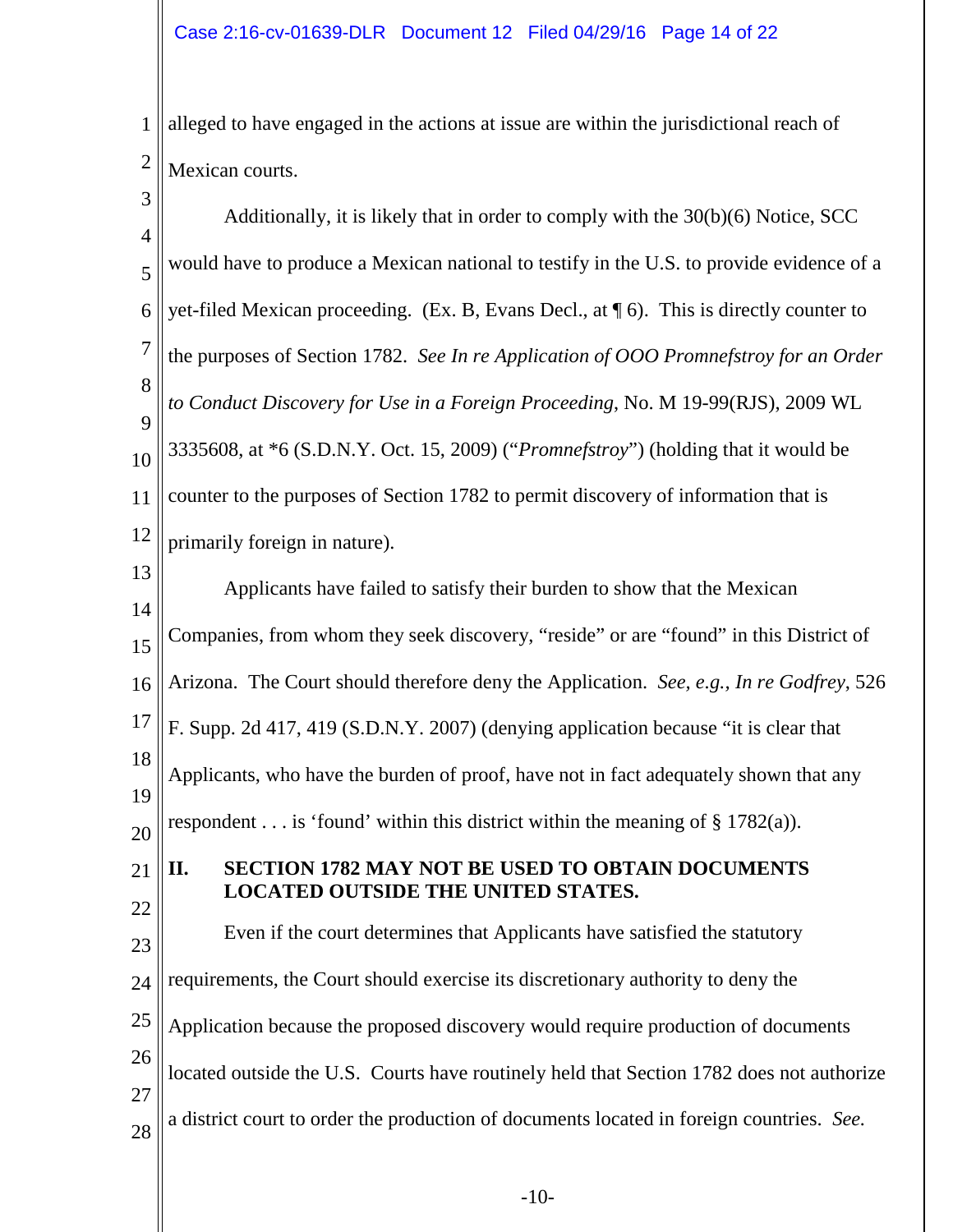<span id="page-14-1"></span><span id="page-14-0"></span>1 *e.g.*, *Astronics Advanced Elecs. Sys. Corp. v. Lufthansa Technik AG*,

<span id="page-14-4"></span><span id="page-14-3"></span><span id="page-14-2"></span>

| $\overline{c}$      | 561 F. App'x 605, 606 (9th Cir. 2014) (holding Section 1782 could not be used to obtain            |
|---------------------|----------------------------------------------------------------------------------------------------|
| 3                   | discovery of documents located in Germany for use in a German action); Four Pillars                |
| $\overline{4}$<br>5 | Enters. v. Avery Dennison Corp., 308 F.3d 1075, 1080 (9th Cir. 2002) (holding that the             |
| 6                   | lower court did not commit error by holding that Section 1782 does not support the                 |
| 7                   | discovery of material located in foreign countries). While the statute does not on its face        |
| 8                   | limit the discovery power of the court to documents located in the U.S., courts have given         |
| 9<br>10             | two main reasons for this judicially-created restriction. First, allowing foreign parties to       |
| 11                  | obtain documents located outside the U.S. through Section 1782 would render U.S.                   |
| 12                  | federal courts "clearinghouses" for global litigation. See In re Grupo Unidos Por El               |
| 13                  | Canal, S.A., No. 14-MC-00226-MSK-KMT, 2015 WL 1810135, at *9 (D. Colo. Apr. 17,                    |
| 14<br>15            | 2015); In re Kreke Immobilien KG, No. 13 MISC. 110 NRB, 2013 WL 5966916, at *4-5                   |
| 16                  | (S.D.N.Y. Nov. 8, 2013) ("Kreke"). Second, courts have concluded that the legislative              |
| 17                  | history of the statute supports the notion that the statute was not intended to be used to         |
| 18                  | compel production of documents located in a foreign country. See In re Godfrey, 526 F.             |
| 19<br>20            | Supp. 2d 417, 423 (S.D.N.Y. 2007); Norex Petroleum Ltd. v. Chubb Ins. Co. of Canada,               |
| 21                  | 384 F. Supp. 2d 45 (D. Co. 2005).                                                                  |
| 22                  | SCC believes that all or nearly all documents responsive to the proposed                           |
| 23                  | Document Requests are located in Mexico and held by its Mexican subsidiaries and                   |
| 24<br>25            | affiliates. (Ex. B, Evans Decl., at $\P$ $(4-5)$ .) As the foregoing cases establish, Section 1782 |
| 26                  | does not have extra-territorial effect and the Application should therefore be denied.             |
| 27                  |                                                                                                    |
| 28                  |                                                                                                    |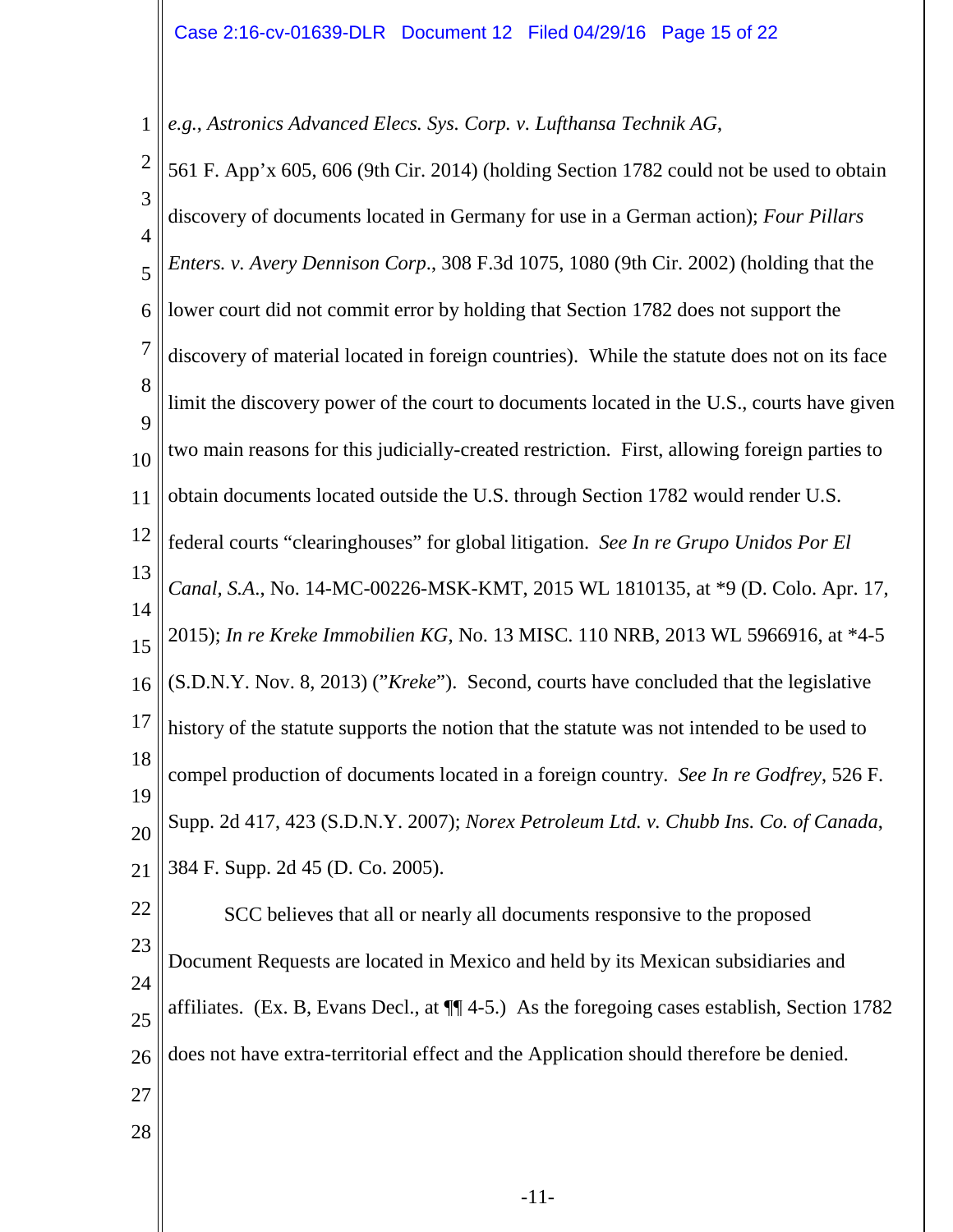1 2

## **III. A PROPER ANALYSIS OF THE** *INTEL* **FACTORS DEMONSTRATES THAT THE APPLICATION SHOULD BE DENIED.**

3 4 5 6 7 8  $\overline{Q}$ 10 11 12 13 14 15 16 17 18 **A. SCC, or Its Subsidiaries, Will Be A Party To The Foreign Proceeding.** The first *Intel* factor is whether the party from whom the discovery sought in a Section 1782 application is also a party to the foreign proceeding. *Intel*, 542 U.S. at 264. "[W]hen the person from whom discovery is sought is a participant in the foreign proceeding  $\dots$  the need for § 1782(a) aid generally is not as apparent as it ordinarily is when evidence is sought from a nonparticipant in the matter arising abroad." *Id.* When the respondent in U.S. proceedings is "technically" different than the defendant in the foreign litigation, but the two are really the same "for all intents and purposes," this factor will stand against granting the § 1782 application. *Schmitz v. Bernstein Liebhard & Lifshitz, LLP*, 376 F.3d 79, 85 (2d Cir. 2004); *see also Promnefstroy*, 2009 WL 3335608, at \*6 (holding that the first *Intel* factor weighed against applicant because "nearly all the documents that the subpoena seeks are also in the possession of parties to the foreign proceeding.").

<span id="page-15-0"></span>19 20 21 22  $23$  $24$ 25 26 27 28 The situation presented here is analogous to that in *Kreke*, an action in which the petitioner sought production of documents pursuant to Section 1782 from Deutsche Bank (U.S.) for use in a German proceeding. 2013 WL 5966916, \*5. Deutche Bank's German subsidiary, Oppenheim, was a party in the German proceeding and the petitioner sought Oppenheim's documents from Deutsche Bank simply because of the ownership relationship between the two entities. *Id.* In denying the petition, the *Kreke* court held that given the corporate relationship between Deutsche Bank and Oppenheim, "the notion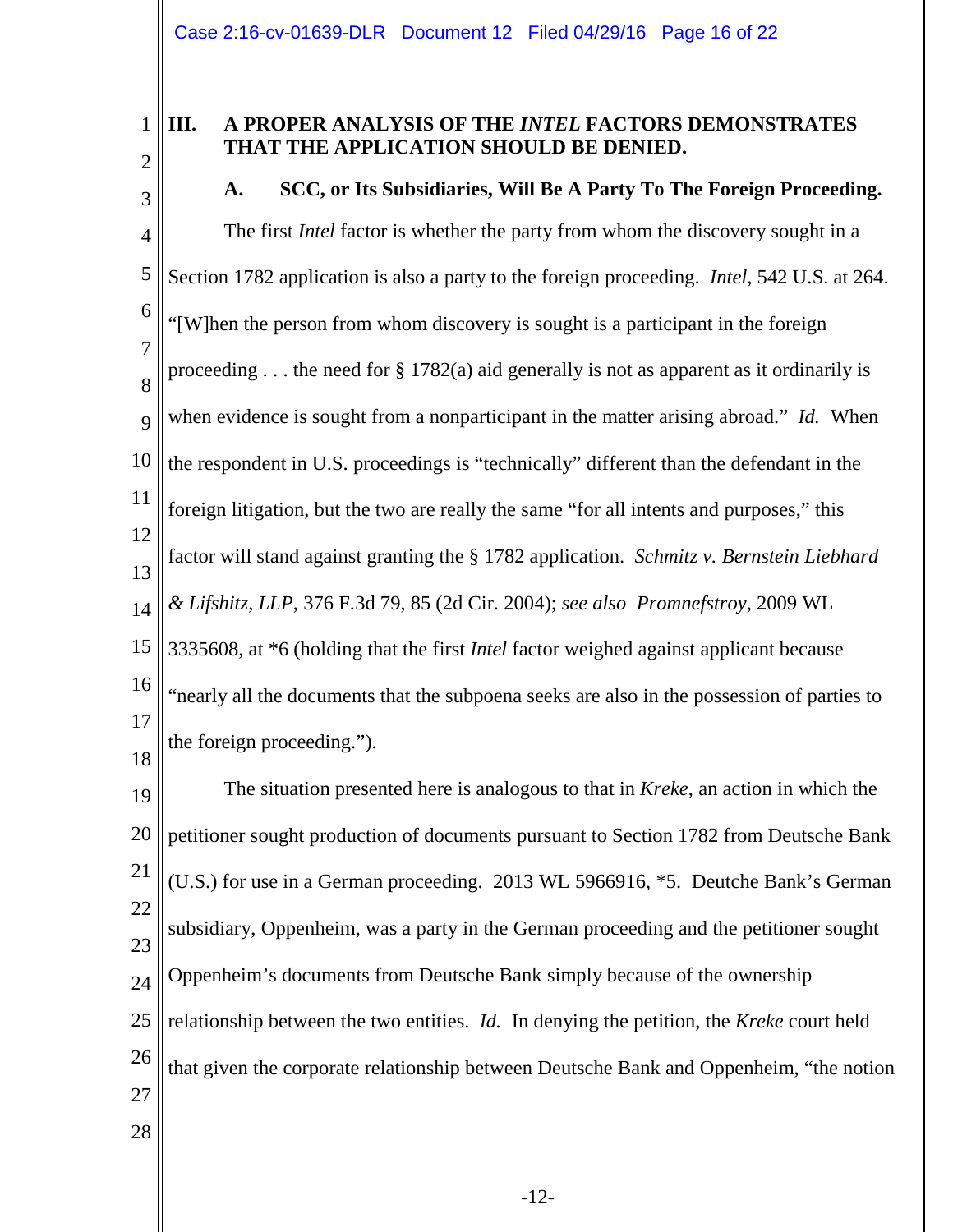<span id="page-16-0"></span>

| 1                   | that Deutsche Bank could somehow be a nonparticipant in the foreign action is                         |
|---------------------|-------------------------------------------------------------------------------------------------------|
| $\overline{2}$      | untenable." Id.                                                                                       |
| 3<br>$\overline{4}$ | Applicants' discovery requests should be similarly denied. The Application seeks                      |
| 5                   | unfettered access to the records of the Mexican Companies – which are located in Mexico               |
| 6                   | – through SCC, their U.S. corporate parent. Applicants admit that at least one of SCC's               |
| 7                   | subsidiaries would be a party to future litigation relating to the proposed discovery, which          |
| 8<br>9              | effectively makes SCC a party to the proceedings as well. (See Application at 10.) This               |
| 10                  | factor weighs against granting the Application.                                                       |
| 11                  | Applicants Do Not Need The Assistance of This Court in Order to<br><b>B.</b>                          |
| 12                  | <b>Obtain Discovery For Use in Mexican Proceedings.</b>                                               |
| 13                  | The second set of Intel factors directs District Courts to evaluate the nature of the                 |
| 14                  | foreign tribunal, the type or proceeding pending, and the receptivity of the tribunal to              |
| 15                  | U.S. discovery. <i>Intel</i> , 541 U.S. at 264. These factors suggests a concern about the            |
| 16                  | authority of the foreign tribunals, the formality of its proceedings, and the availability for        |
| 17<br>18            | ensuring discovery of the material requested in the foreign discovery process. In this                |
| 19                  | case, none of the factors supports granting the Application.                                          |
| 20                  | The Mexican courts are fully authorized to supervise and compel the collection of                     |
| 21                  | evidence in proceedings before it. (Ex. A, Bolaños Silva Decl., at ¶ 4-7.) Parties to                 |
| 22<br>23            | proceedings in Mexico may request that the court obtain discovery from both the parties               |
| 24                  | before it and from third parties. ( <i>Id.</i> at $\P$ 6.) Yet Applicants have never even bothered to |
| 25                  | request in the Mexican litigation the discovery it now demands under the authority of this            |
| 26                  | Court. There is simply no need for the Applicants to obtain extraterritorial assistance               |
| 27<br>28            | when it failed to avail itself of Mexican evidence-gathering procedures. See In re                    |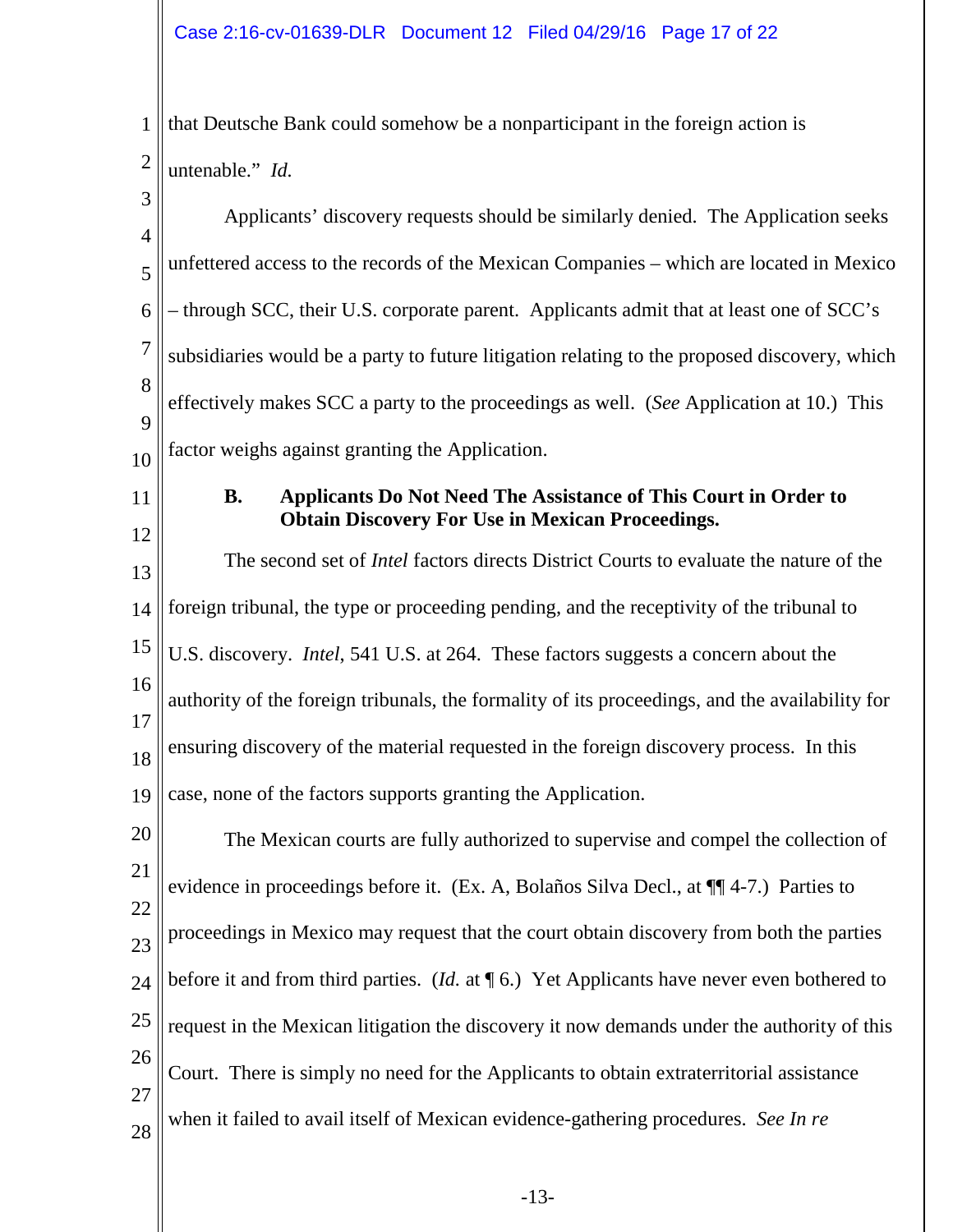<span id="page-17-1"></span><span id="page-17-0"></span>

| $\mathbf{1}$        | Degitechnic, No. C07-414-JCC, 2007 WL 1367697 (W.D. Wash. May 8, 2007)                      |
|---------------------|---------------------------------------------------------------------------------------------|
| $\overline{2}$      | ("Degitechnic"), at *4 (denying §1782 application where the requested discovery was         |
| 3                   | subject to the jurisdiction of the foreign tribunal); In re Application of Microsoft Corp., |
| $\overline{4}$<br>5 | 428 F. Supp. 2d 188, 194 (S.D.N.Y. 2006) (denying §1782 application where the               |
| 6                   | evidence sought was available through the foreign jurisdiction's discovery processes).      |
| $\overline{7}$      | A Section 1782 application is especially inappropriate here because all of the requested    |
| 8                   | discovery is located in Mexico, can be obtained directly from Mexican companies, and        |
| 9<br>10             | relates to activities that occurred entirely in Mexico. (Ex. B, Evans Decl., at $\P$ 4.)    |
| 11                  | <b>Applicants May Not Use § 1782 To Circumvent Mexican Discovery</b><br>$\mathbf{C}$ .      |
| 12                  | Procedures.                                                                                 |
| 13                  | In <i>Intel</i> , the Supreme Court cautioned against applications that "conceal [] an      |
| 14                  | attempt to circumvent foreign proof-gathering restrictions or other policies of a foreign   |
| 15                  | country." 541 U.S. at 264. The Application reflects just such an effort, as evidenced by    |
| 16<br>17            | the fact that (1) the Applicants have made no attempt to obtain the discovery through any   |
| 18                  | of the six pending cases in Mexico and (2) Mexican discovery procedures are controlled      |
| 19                  | closely by the judge handling the matter; judges do not generally permit expansive          |
| 20                  | American-style discovery that Applicants seek here. (Ex. A, Bolaños Silva Decl., at $\P$ 4- |
| 21                  | 7, 23.) Under these circumstances, courts have concluded that the applicant's failure to    |
| 22<br>23            | first attempt discovery measures in the foreign jurisdiction indicates that it is using     |
| 24                  | Section 1782 to circumvent foreign discovery procedures. See, e.g., In re Babcock           |
| 25                  | Borsig AG, 583 F. Supp. 2d 233, 241 (D. Mass. 2008) ("While there is no 'exhaustion'        |
| 26<br>27            | requirement for seeking discovery under § 1782, the district court may, in its discretion,  |
| 28                  | properly consider a party's failure first to attempt discovery measures in the foreign      |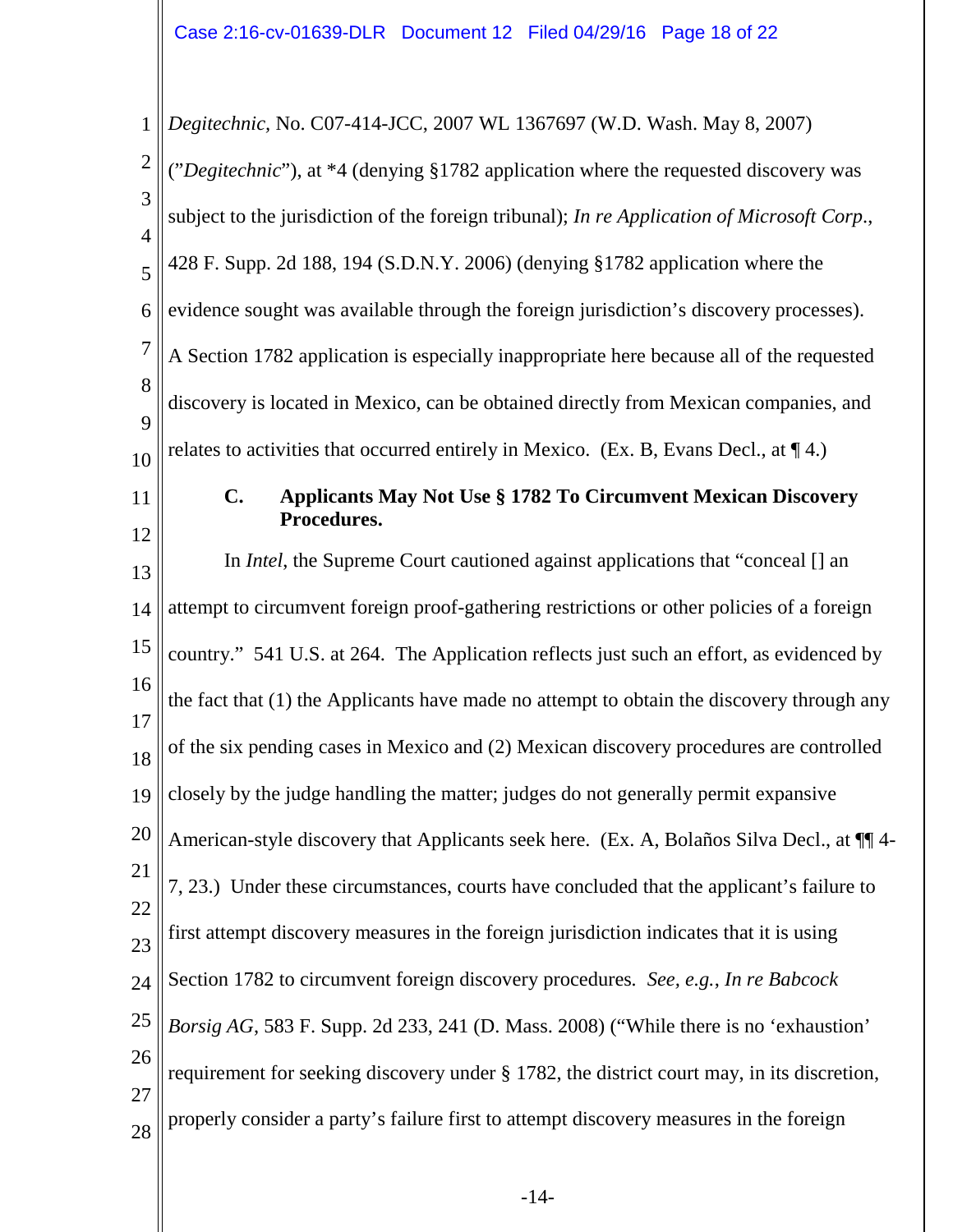<span id="page-18-0"></span>1 2 3 4 5 jurisdiction."); *Degitechnic*, 2007 WL 1367697 (holding that the first, third, and fourth Intel factors weighed against discovery directed at Microsoft U.S. for use against its French subsidiary because the applicant could have obtained discovery from the subsidiary in the foreign tribunal but made no attempt to do so).

6 7 8  $\overline{Q}$ 10 In addition, corporate representative depositions have different legal consequences in Mexican courts. (Ex. A, Bolaños Silva Decl., at ¶ 22.) To obtain such pretrial witness testimony, a party must request leave from the court. (*Id*.) The court has the discretion to grant or deny the request. (*Id.* at ¶¶ 4-7, 22.)

11 12 13 14 15 16 17 The Court should conclude that the third *Intel* factor weighs in SCC's favor because applicants have made no attempt to obtain any of the proposed discovery through the courts in Mexico despite currently having six cases pending in Mexican courts and instead have rushed to the U.S. to avoid discovery procedures in Mexico. In these circumstances – where all of the requested documents and proposed deponent are located in Mexico – there is no basis to authorize the requested discovery.

18

19

**D. The Proposed Discovery Is Overly Intrusive and Burdensome.**

20 21 22 23 24 25 26 27 28 The breadth of the proposed document requests far exceeds what is generally permitted in Section 1782 discovery. *See Kreke*, 2013 WL 5966916, at \*7 ("[C]ourts should be more inclined to grant applications that seek either a single document or only those documents relating to a particular event."). The proposed discovery – which seeks documents from SCC and all of its foreign subsidiaries on thirteen different topics – would require an expensive and time-consuming search in the files of several companies in Mexico. The intrusiveness and burdensome nature of the proposed discovery weighs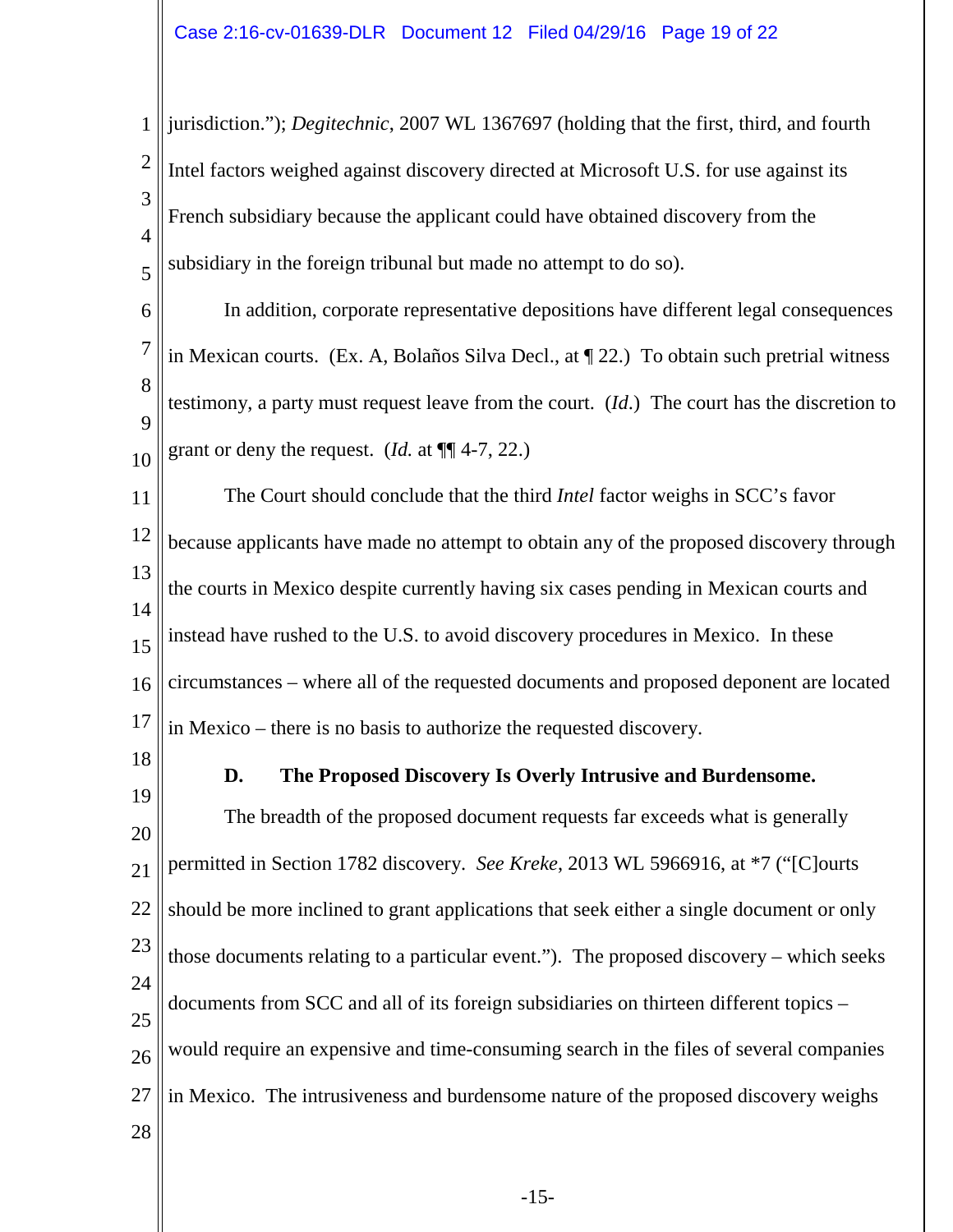1 2 3 4 5 6 7 8  $\overline{Q}$ the fourth *Intel* factor heavily in SCC's favor. *In re Application of Auto-Guadeloupe Investissement S.A., for an Order to Take Discovery Pursuant to 28 U.S.C. Section 1782,*  No. 12 MC 221 RPP, 2012 WL 4841945, at \*10 (S.D.N.Y. Oct. 10, 2012) (fourth *Intel* factor counsels against approval of discovery that "compel[s respondent] to undertake an unduly burdensome, time-consuming, and expensive search"). That is especially true here, where the materials requested are located in Mexico and could be obtained directly through the discovery process in Mexican courts.

<span id="page-19-0"></span>10 11 12 13 14 15 16 17 18 19  $20$ 21 22 This case is factually similar to that of *Fischer*, in which the movant, FACC, sought discovery from Primus, a U.S. corporate parent of St. Bernard, an U.K. corporation. FACC argued that it needed documents from Priums to support its claims in litigation in British courts between FACC and St. Bernard. 2008 WL 5210839, at \*1. As is the case here, the discovery demands at issue included document requests regarding the actions of the foreign subsidiary and subpoenas for depositions of representatives of its U.S. parent. *Id.* The *Fischer* court denied the Section 1782 request based solely on its finding that FACC's requests were by definition unduly burdensome "primarily because FACC ... failed to show why the information it seeks could not be obtained" in foreign proceedings. *Id.* at \*3. The court concluded that the motion to compel responses to subpoenas issued to Primus should be denied. *Id.*

23 24 25 26 27 28 As in *Fischer*, Applicants can obtain all the relevant information it needs for their case in Mexico against the Mexican Companies from the parties themselves. Any information it seeks from SCC is at best duplicative and more accurately a pretext for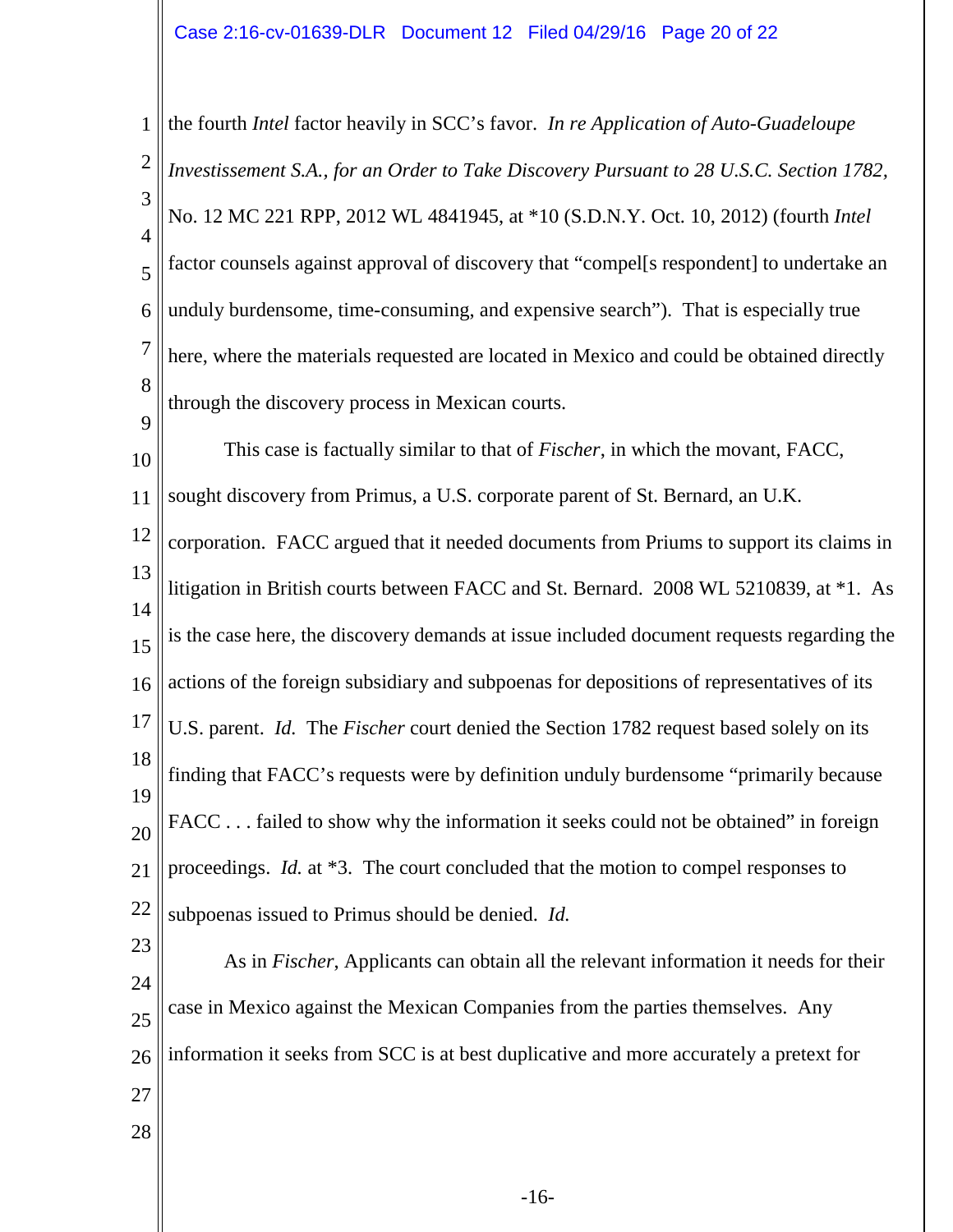1 2 3 4 5 6 7 8 9 10 11 12 13 14 15 16 17 18 19 20 21 22 23 24 25 26 27 28 Applicants to engage in fishing expedition so it can file more lawsuits against the Mexican Companies. The court should not permit such misuse of Section 1782. **CONCLUSION** Petitioners' failure to meet its burden to show that it meets the Section 1782 statutory requirements requires denial of the Application. Even if Applicants meet the statutory requirements, an evaluation of the discretionary factors demonstrates the impropriety of Petitioners' discovery requests. The proposed discovery requires production of documents from Mexico and the deposition of a Mexican national for use in a Mexican legal proceeding, which is counter to the purposes for which Section 1782 was intended. The Application should be denied. DATED: April 29, 2016 MCGUIREWOODS LLP By: /s/ Gregory Evans GREGORY EVANS KEOLA R. WHITTAKER Wells Fargo Center South Tower 355 South Grand Avenue Suite 4200 Los Angeles, California 90071 Telephone: (213) 627-2268 Facsimile: (213) 627-2579 Email: gevans@mcguirewoods.com Email: kwhittaker@mcguirewoods.com Attorneys for Respondent SOUTHERN COPPER CORPORATION